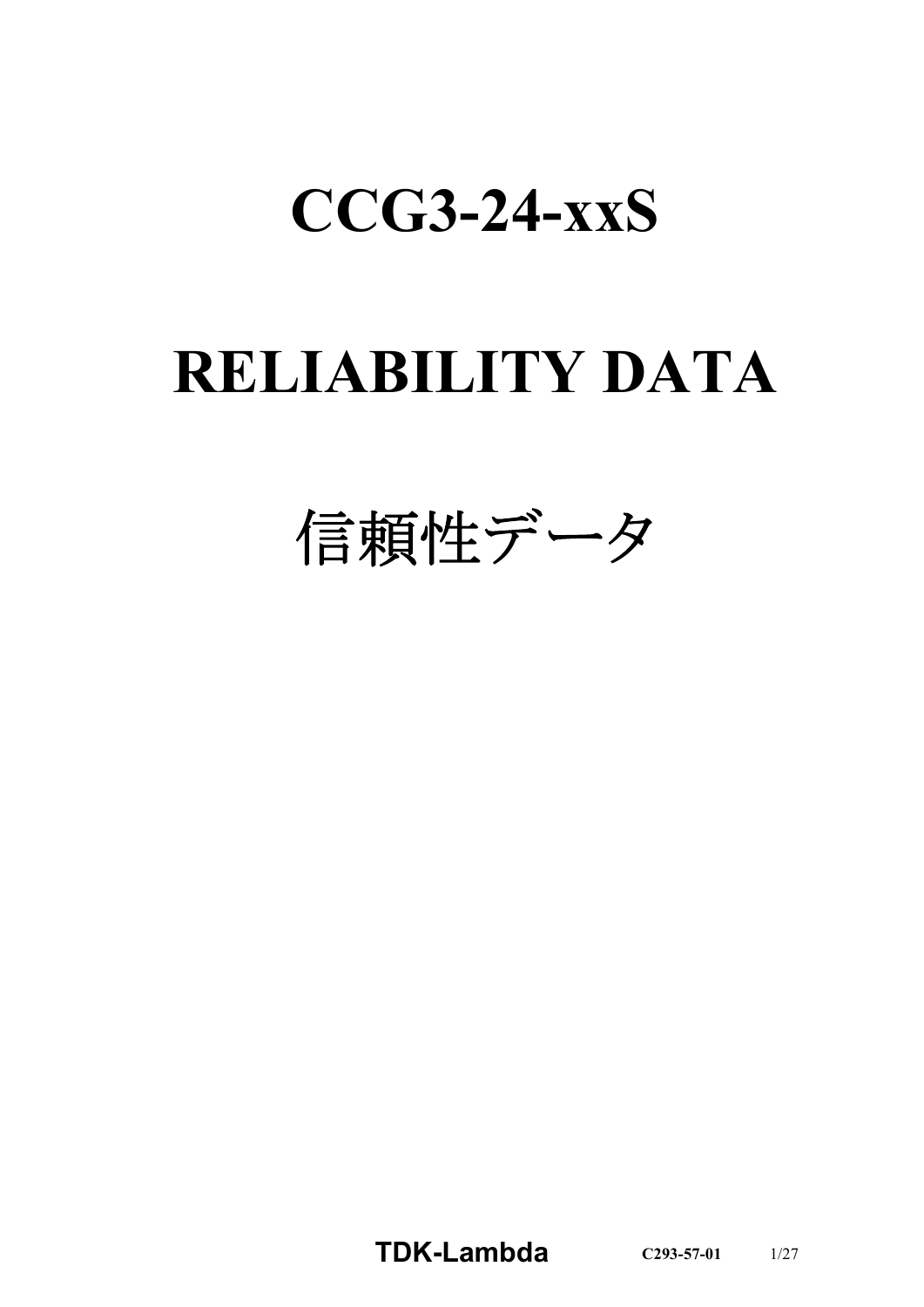## *RWS 50B-600B Series* **CCG3-24-xxS**

#### **INDEX**

#### PAGE

| $1_{\cdot}$ | MTBF計算値                                                                        | 3  |
|-------------|--------------------------------------------------------------------------------|----|
| 2.          | 部品ディレーティング                                                                     | 6  |
| 3.          | Main Components Temperature Rise AT List ················<br>主要部品温度上昇值         | 8  |
| 4.          | アブノーマル試験 Abnormal Test ……………………………………………                                       | 9  |
| 5.          | 振動試験                                                                           | 12 |
| 6.          | 衝撃試験<br><b>Shock Test</b>                                                      | 14 |
|             | 7. ノイズシミュレート試験                                                                 | 16 |
| 8.          | はんだ耐熱性試験 Resistance to Soldering Heat Test ·······························     | 18 |
| 9.          | 熱衝擊試験 Thermal Shock Test …………………………………………………                                   | 22 |
| 10.         | High Temperature and High Humidity Bias Test <b>··············</b><br>高温加湿通電試験 | 24 |
| 11.         | 高温連続通電試験                                                                       | 26 |

#### 使用記号 Terminology Used

|       | +Vin …… + 入力端子                | + Input Terminal                   |
|-------|-------------------------------|------------------------------------|
|       | -Vin ……… 入力端子                 | - Input Terminal                   |
|       | RC ••••••• リモートON/OFFコントロール端子 | Remote ON/OFF Control Terminal     |
|       | +Vout $\cdots \cdots$ + 出力端子  | $+$ Output Terminal                |
|       | -Vout ……. 出力端子                | - Output Terminal                  |
|       | TRM ······ 出力電圧外部可変用端子        | Output Voltage Adjustment Terminal |
| FG    | ・・・・・・・ フレームグラウンド             | Frame GND                          |
| $\pm$ | ・・・・・・ 接地                     | Earth                              |

※記載のデータは代表機種の測定結果ですが、全ての製品はほぼ同等の特性です。

当社標準測定条件における結果であり、参考値としてお考え願います。

The data is the measurement result of a representative model,

but all products show almost the same characteristics.

Test results are reference data based on our standard measurement condition.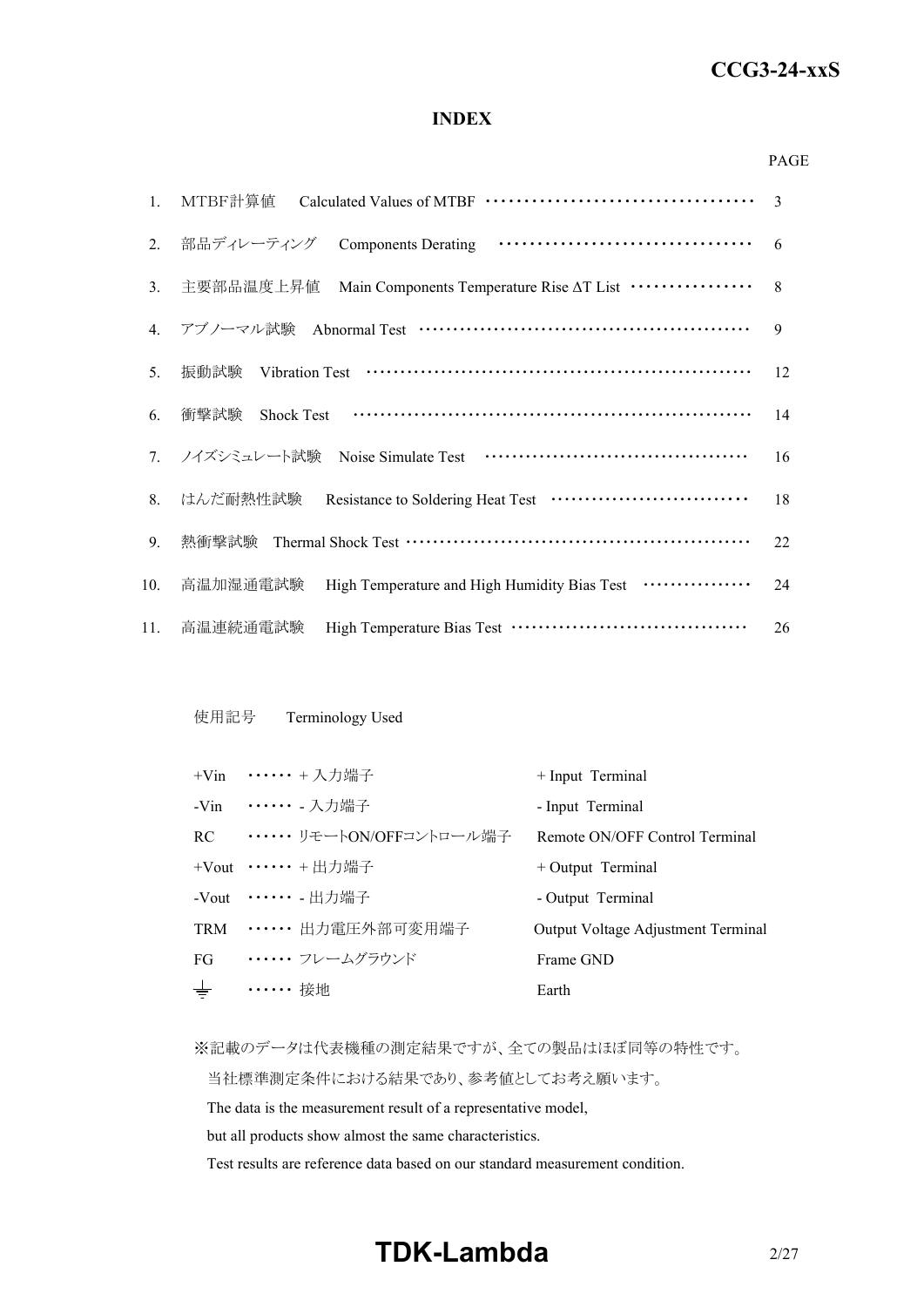## *RWS 50B-600B Series* **CCG3-24-xxS**

#### **1. MTBF**計算値 **Calculated Values of MTBF**

**MODEL : CCG3-24-05S, CCG3-24-12S**

#### **(1)** 算出方法 **Calculating Method**

Telcordiaの部品ストレス解析法(\*1)で算出されています。 故障率λssは、それぞれの部品ごとに電気ストレスと動作温度によって決定されます。 Calculated based on parts stress reliability prediction of Telcordia(\*1). Individual failure rate λss is calculated by the electric stress and temperature rise of the each devices.

> \*1: Telcordia document "Reliability Prediction Procedure for Electronic Equipment" (Document number SR-332,Issue3)

$$
\langle \hat{\mathbf{g}} | \mathbf{H} \mathbf{x} \rangle \qquad MTBF = \frac{1}{\lambda_{\text{equip}}} = \frac{1}{\pi_E \sum_{i=1}^{m} N_i \cdot \lambda_{\text{ssi}}} \times 10^9 \qquad \text{iff } (\text{hours})
$$
\n
$$
\lambda_{\text{ssi}} = \lambda_{\text{Gi}} \cdot \pi_{\text{Qi}} \cdot \pi_{\text{Si}} \cdot \pi_{\text{Ti}}
$$

$$
\lambda_{\text{equip}} : \hat{\pm} \circledR \circledR \circledR \circledR
$$
\n
$$
\lambda_{\text{equip}}
$$
\n
$$
\therefore \hat{\pm} \circledR \circledR
$$
\n
$$
\text{Total Equipment failure rate (FITs = Failure in 109 hours)}
$$

- <sup>l</sup>*Gi* : i 番目の部品に対する基礎故障率 Generic failure rate for the ith device
- <sup>p</sup>*Qi* : i番目の部品に対する品質ファクタ Quality factor for the ith device
- <sup>p</sup>*Si* : i番目の部品に対するストレスファクタ Stress factor for the ith device
- <sup>p</sup>*Ti* : i番目の部品に対する温度ファクタ Temperature factor for the ith device
- *m* : 異なる部品の数 Number of different device types
- *Ni* : i番目の部品の個数 Quantity of ith device type
- <sup>p</sup>*<sup>E</sup>* : 機器の環境ファクタ Equipment environmental factor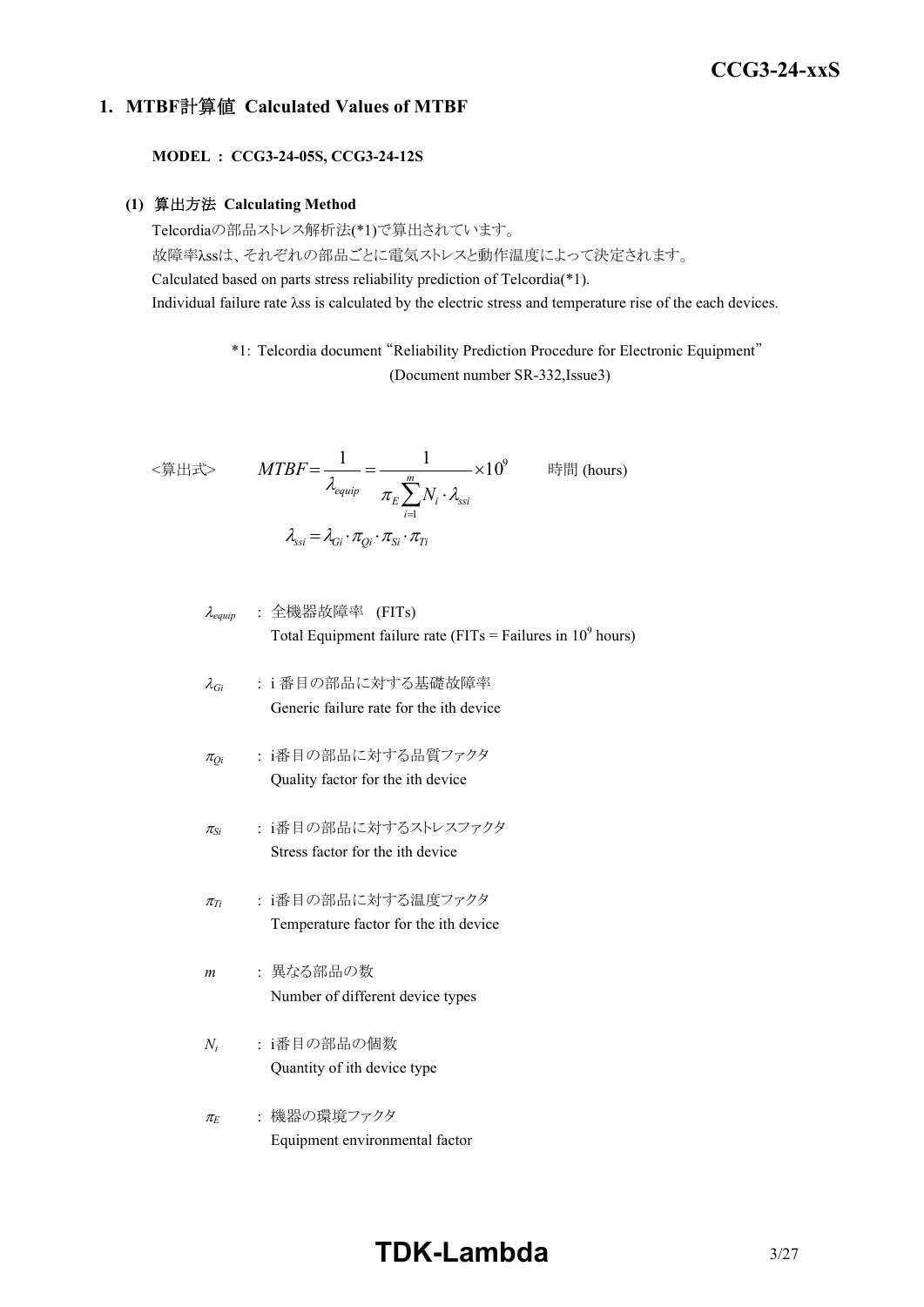#### **(2) MTBF**値 **MTBF Values**

条件 Conditions

| ・入力電圧 : 24VDC |  |                      | ・環境ファクタ : GF (Ground, Fixed) |
|---------------|--|----------------------|------------------------------|
| Input Voltage |  | Environmental Factor |                              |



#### **(2)-1 CCG3-24-05S**

| Ambient        | <b>MTBF</b>                   |                              |  |  |  |  |  |  |  |  |  |
|----------------|-------------------------------|------------------------------|--|--|--|--|--|--|--|--|--|
| temperature    | Output Current : $0.30A(50%)$ | Output Current: 0.60A (100%) |  |  |  |  |  |  |  |  |  |
| $25^{\circ}$ C | 15,856,191 (hours)            | 13,099,939 (hours)           |  |  |  |  |  |  |  |  |  |
| $40^{\circ}$ C | 10,349,009 (hours)            | 8,349,094 (hours)            |  |  |  |  |  |  |  |  |  |
| $60^{\circ}$ C | 5,089,693 (hours)             | 3,930,177 (hours)            |  |  |  |  |  |  |  |  |  |
| $85^{\circ}$ C | 1,684,095 (hours)             | 1,265,968 (hours)            |  |  |  |  |  |  |  |  |  |
| $92.5$ °C      | 1,153,359 (hours)             |                              |  |  |  |  |  |  |  |  |  |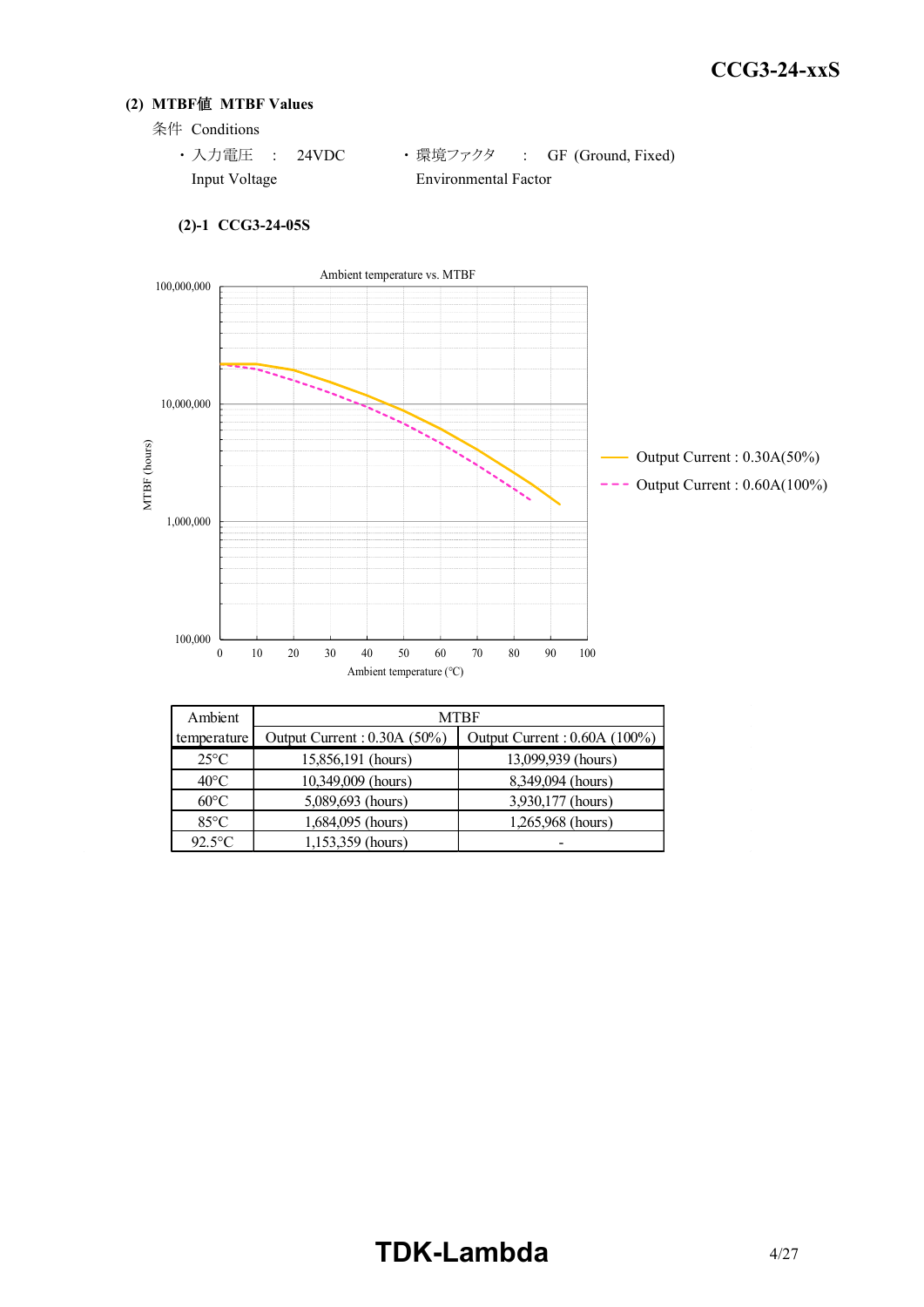#### **(2)-2 CCG3-24-12S**



| Ambient        | <b>MTBF</b>                   |                               |  |  |  |  |  |  |  |  |  |
|----------------|-------------------------------|-------------------------------|--|--|--|--|--|--|--|--|--|
| temperature    | Output Current : 0.125A (50%) | Output Current : 0.25A (100%) |  |  |  |  |  |  |  |  |  |
| $25^{\circ}$ C | 17,292,206 (hours)            | 14,571,800 (hours)            |  |  |  |  |  |  |  |  |  |
| $40^{\circ}$ C | 11,857,459 (hours)            | 9,868,035 (hours)             |  |  |  |  |  |  |  |  |  |
| $60^{\circ}$ C | 6,250,104 (hours)             | 5,009,030 (hours)             |  |  |  |  |  |  |  |  |  |
| $85^{\circ}$ C | 2,122,029 (hours)             | 1,651,276 (hours)             |  |  |  |  |  |  |  |  |  |
| $92.5$ °C      | 1,447,466 (hours)             |                               |  |  |  |  |  |  |  |  |  |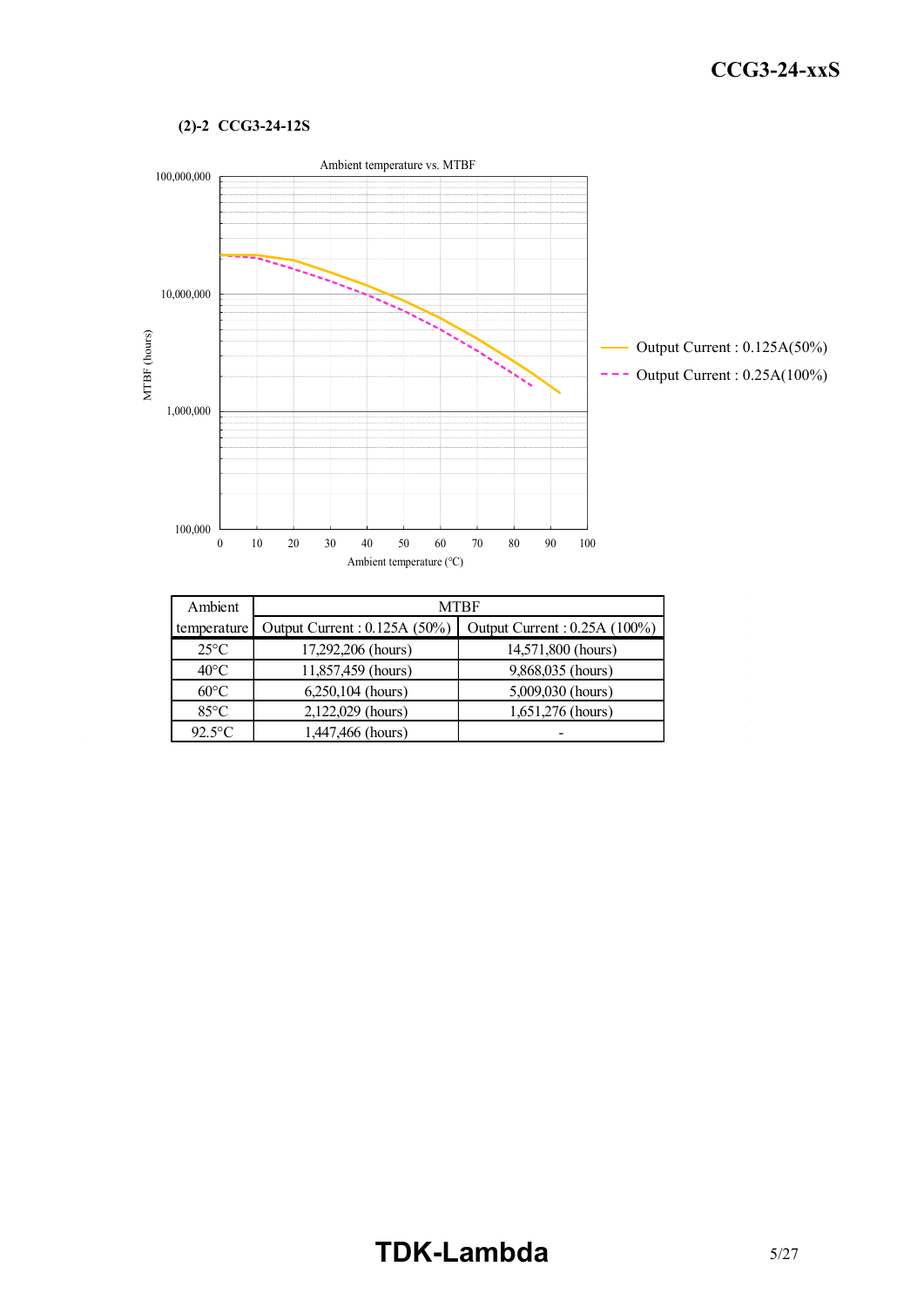#### **2.** 部品ディレーティング **Components Derating**

**MODEL : CCG3-24-05S, CCG3-24-12S**

#### **(1)** 算出方法 **Calculating Method**

- (a) 測定方法 Measuring Method
	- 入力電圧 : 24VDC • 出力電流 : CCG3-24-05S 0.6A (100%) Input Voltage Output Current CCG3-24-12S 0.25A (100%) • 周囲温度 : 85°C · 哈却法 : 自然空冷 Ambient Temperature Cooling Natural Convection ・ 取り付け : 水平置き Mounting Horizontal
- (b) 半導体 Semiconductors

ケース温度、消費電力、熱抵抗より使用状態の接合点温度を求め最大定格、接合点温度との比較を 求めました。

Compared with maximum junction temperature and actual one which is calculated based on case temperature, power dissipation and thermal impedance.

- (c) IC、抵抗、コンデンサ等 IC, Resistors, Capacitors, etc. 周囲温度、使用状態、消費電力など、個々の値は設計基準内に入っています。 Ambient temperature, operating condition, power dissipation and so on are within derating criteria.
- (d) 熱抵抗算出方法 Calculating method of thermal impedance

|                                     | $\theta_{j-a} = \frac{T_j(\text{max}) - T_a}{P_j(\text{max})}$<br>$\theta_{j-l} = \frac{T_j(\text{max}) - T_l}{P(\text{max})}$<br>$\theta_{j-c} = \frac{T_j(\text{max}) - T_c}{P_i(\text{max})}$ |  |
|-------------------------------------|--------------------------------------------------------------------------------------------------------------------------------------------------------------------------------------------------|--|
| $T_c$                               | : ディレーティングの始まるケース温度 一般に25℃<br>Case Temperature at Start Point of Derating; 25°C in General                                                                                                       |  |
| $T_a$                               | : ディレーティングの始まる周囲温度 一般に25℃<br>Ambient Temperature at Start Point of Derating; 25°C in General                                                                                                     |  |
| $T_I$                               | : ディレーティングの始まるリード温度 一般に25℃<br>Lead Temperature at Start Point of Derating; 25°C in General                                                                                                       |  |
| $(P_{ch}(\text{max}))$              | $P_i$ (max) : 最大接合点(チャネル)損失<br>Maximum Junction (channel) Dissipation                                                                                                                            |  |
| $(T_{ch}(\text{max}))$              | $T_j$ (max) : 最大接合点(チャネル)温度<br>Maximum Junction (channel) Temperature                                                                                                                            |  |
| $\theta_{j-c}$<br>$(\theta_{ch-c})$ | : 接合点(チャネル)からケースまでの熱抵抗<br>Thermal Impedance between Junction (channel) and Case                                                                                                                  |  |
| $\theta_{i-a}$<br>$(\theta_{ch-a})$ | : 接合点から周囲までの熱抵抗<br>Thermal Impedance between Junction (channel) and Air                                                                                                                          |  |
| $\theta_{i-l}$<br>$(\theta_{ch-l})$ | : 接合点からリードまでの熱抵抗<br>Thermal Impedance between Junction (channel) and Lead                                                                                                                        |  |

## **TDK-Lambda** 6/27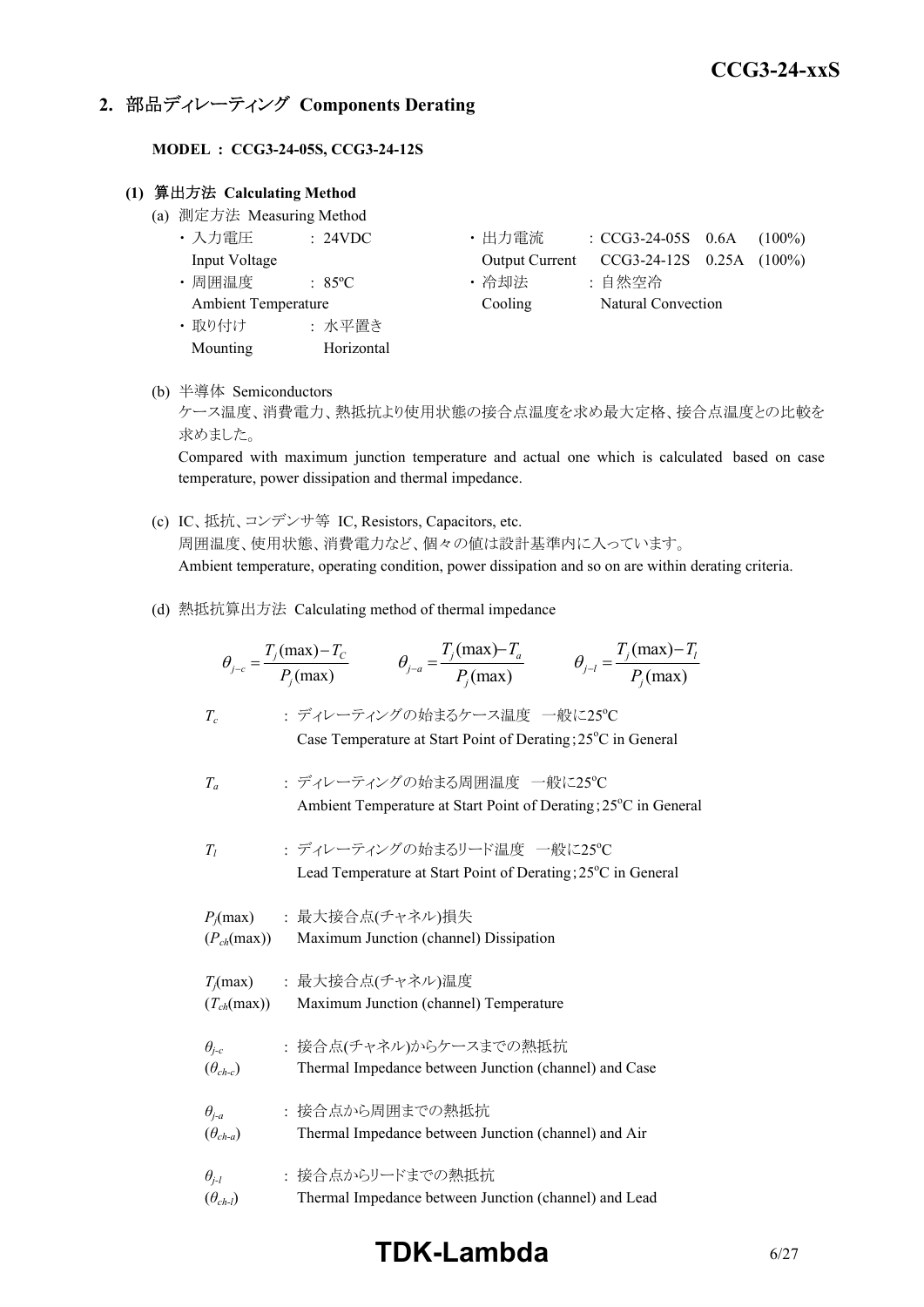### **(2)** 部品ディレーティング表 **Components Derating List**

#### **(2)-1 CCG3-24-05S**

| 部品番号             | 部品名                 | 最大定格                         | 使用状態                       | ディレーティング率       |
|------------------|---------------------|------------------------------|----------------------------|-----------------|
| Location No.     | Part Name           | Maximum Rating               | <b>Actual Rating</b>       | Derating Factor |
|                  | <b>CHIP MOS FET</b> | $Tj$ (max) : $150^{\circ}$ C | $Ti: 112.7^{\circ}C$       | 75.1%           |
| D <sub>101</sub> | <b>CHIP SBD</b>     | $Tj$ (max) : $150^{\circ}$ C | $Ti: 111.8$ <sup>o</sup> C | 74.6%           |
| D <sub>102</sub> | <b>CHIP SBD</b>     | $Tj$ (max) : 150 °C          | $Ti: 111.8$ <sup>o</sup> C | 74.6%           |
| A1               | <b>CHIP IC</b>      | $Tj$ (max) : $150^{\circ}$ C | $Ti: 107.7$ <sup>o</sup> C | 71.8%           |
| A <sub>101</sub> | <b>CHIP IC</b>      | $Tj$ (max) : 150 °C          | $Ti: 103.0^{\circ}C$       | 68.6%           |
| PC <sub>1</sub>  | <b>CHIP COUPLER</b> | $Ti$ (max) : 125 °C          | $Ti: 104.6$ <sup>o</sup> C | 83.7%           |

#### **(2)-2 CCG3-24-12S**

| 部品番号             | 部品名                 | 最大定格                         | 使用状態                       | ディレーティング率       |
|------------------|---------------------|------------------------------|----------------------------|-----------------|
| Location No.     | Part Name           | Maximum Rating               | <b>Actual Rating</b>       | Derating Factor |
|                  | <b>CHIP MOS FET</b> | $Tj$ (max) : $150^{\circ}$ C | $Tj: 110.6$ °C             | 73.7%           |
| D <sub>101</sub> | <b>CHIP SBD</b>     | $Tj$ (max) : $150^{\circ}$ C | $Ti: 107.3$ <sup>o</sup> C | 71.6%           |
| D <sub>102</sub> | <b>CHIP SBD</b>     | $Tj$ (max) : 150 °C          | $Ti: 107.3$ <sup>o</sup> C | 71.6%           |
| A1               | <b>CHIP IC</b>      | $Tj$ (max) : $150^{\circ}$ C | $Ti: 107.7$ <sup>o</sup> C | 71.8%           |
| A <sub>101</sub> | <b>CHIP IC</b>      | $Ti$ (max) : $150^{\circ}$ C | $Ti: 103.0^{\circ}C$       | 68.6%           |
| PC <sub>1</sub>  | <b>CHIP COUPLER</b> | $(max): 125^{\circ}C$        | $Ti: 100.7$ °C             | 80.6%           |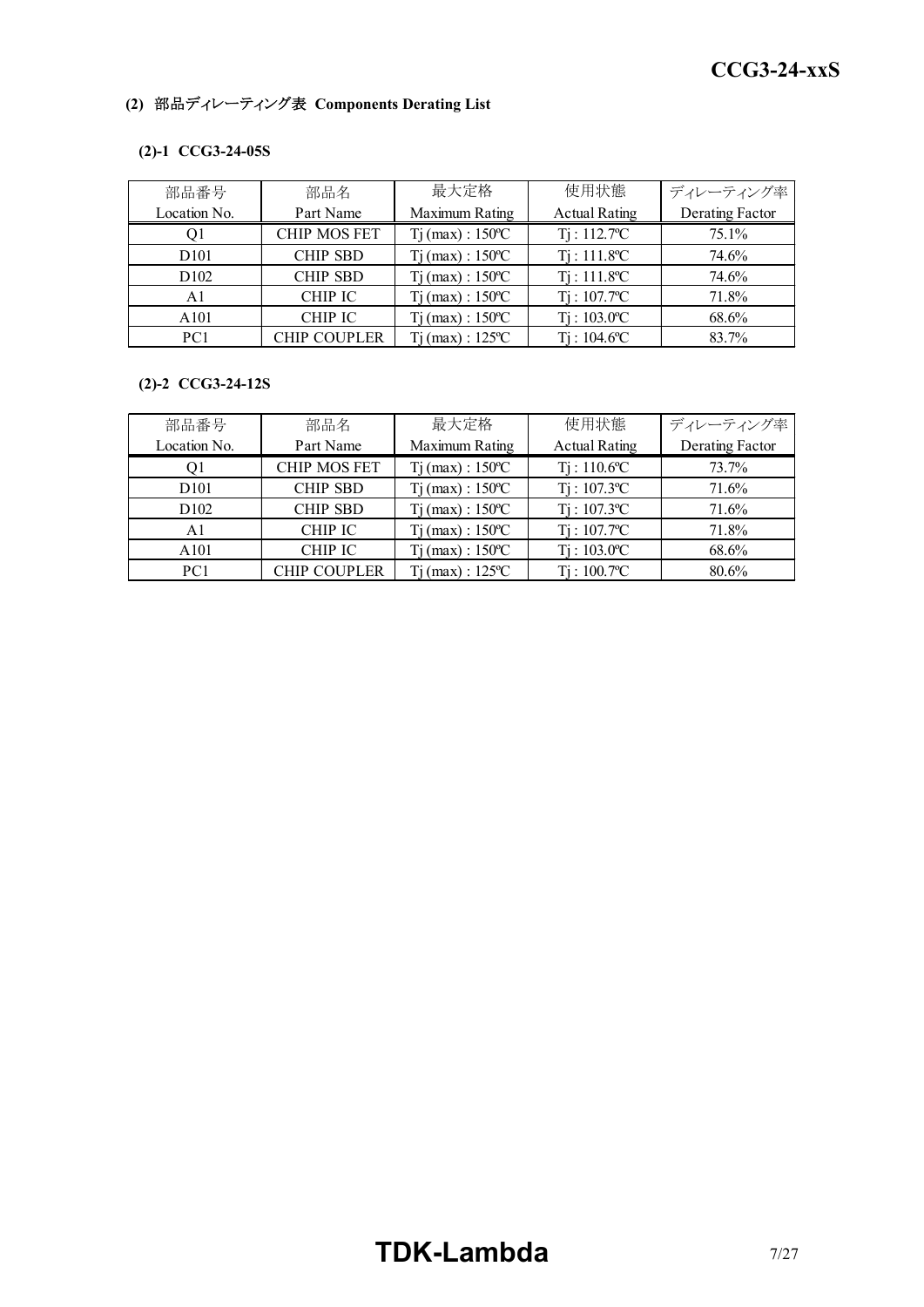#### *INSTRUCTION MANUAL* **3.** 主要部品温度上昇値 **Main Components Temperature Rise ΔT List**

**MODEL : CCG3-24-05S, CCG3-24-12S**

## **(1)** 測定条件 **Measuring Conditions** • 入力電圧 : 24VDC · 出力電流 : CCG3-24-05S 0.6A (100%) Input Voltage Output Current CCG3-24-12S 0.25A (100%) • 周囲温度 | 35℃ | 1 → 冷却法 | 1 + 自然空冷 Ambient Temperature Cooling Natural Convection ・ 取り付け : 水平置き Mounting Horizontal



#### **(2)** 測定結果 **Measuring Results**

**(2)-1 CCG3-24-05S**

| 部品番号             | 部品名                 | 温度上昇值 ΔT              |
|------------------|---------------------|-----------------------|
| Location No.     | Part Name           | Temperature Rise      |
| Ο1               | <b>CHIP MOS FET</b> | $26.4$ <sup>o</sup> C |
| D <sub>101</sub> | <b>CHIP SBD</b>     | $22.7$ <sup>o</sup> C |
| D <sub>102</sub> | <b>CHIP SBD</b>     | $22.7$ <sup>o</sup> C |
| A <sub>1</sub>   | <b>CHIP IC</b>      | $22.4^{\circ}$ C      |
| A101             | <b>CHIP IC</b>      | $17.7$ <sup>o</sup> C |
| PC1              | <b>CHIP COUPLER</b> | $18.6$ °C             |
| L1               | <b>CHOKE COIL</b>   | $17.3$ <sup>o</sup> C |
| Τ1               | TRANS, PULSE        | $26.0^{\circ}$ C      |

#### **(2)-2 CCG3-24-12S**

| 部品番号              | 部品名                 | 温度上昇值 ΔT              |
|-------------------|---------------------|-----------------------|
| Location No.      | Part Name           | Temperature Rise      |
| O1                | <b>CHIP MOS FET</b> | 23.8°C                |
| D <sub>10</sub> 1 | <b>CHIP SBD</b>     | $19.6$ °C             |
| D <sub>102</sub>  | <b>CHIP SBD</b>     | $19.6$ °C             |
| A <sub>1</sub>    | <b>CHIP IC</b>      | 19.8°C                |
| A <sub>101</sub>  | <b>CHIP IC</b>      | $16.4$ <sup>o</sup> C |
| PC1               | <b>CHIP COUPLER</b> | $16.2$ <sup>o</sup> C |
| L1                | <b>CHOKE COIL</b>   | 14.9°C                |
| Τ1                | TRANS, PULSE        | $22.8$ <sup>o</sup> C |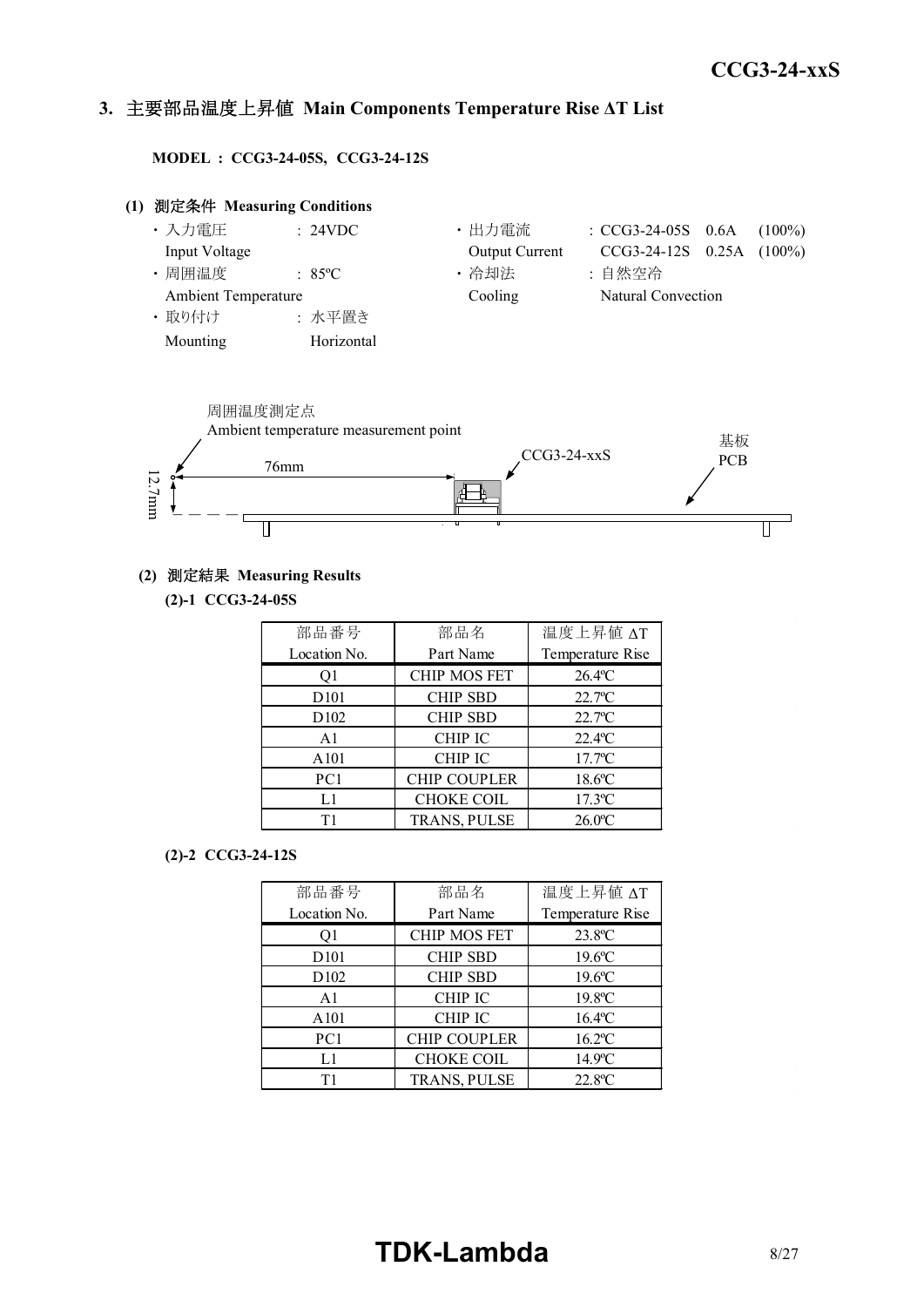#### **4.** アブノーマル試験 **Abnormal Test**

**MODEL : CCG3-24-05S, CCG3-24-12S**

#### **(1)** 試験条件 **Test Conditions**

| ・入力電圧                      | : 36VDC                        |  |
|----------------------------|--------------------------------|--|
| Input Voltage              |                                |  |
| ・出力電流                      | : $CCG3-24-05S$ 0.6A $(100\%)$ |  |
| <b>Output Current</b>      | CCG3-24-12S 0.25A (100%)       |  |
| ・周囲温度                      | $\div$ 2.5°C                   |  |
| <b>Ambient Temperature</b> |                                |  |

#### **(2)** 試験回路 **Test Circuit**



• ヒューズ (F1) : 1.6A (DC86V11CT 1.6A, SOC) Fuse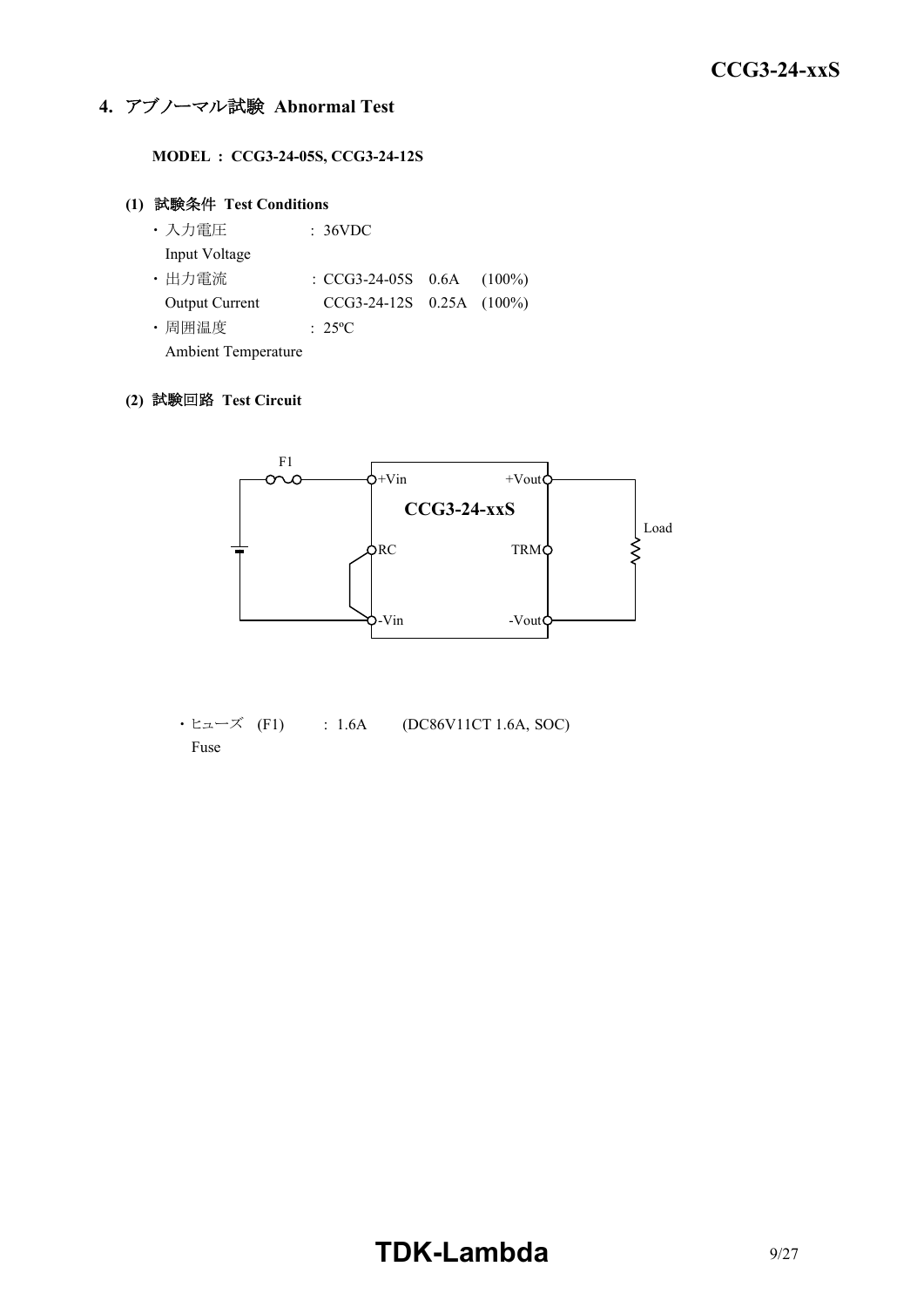#### **(3)** 試験結果 **Test Results**

### **(3)-1 CCG3-24-05S**

|                |                   | $(3) - 1$<br>CCG3-24-055<br>(Da:Damaged)  |                                              |                                                                       |                       |             |             |             |             |             |                               |                                                 |                                    |                         |               |                         |                                                                  |
|----------------|-------------------|-------------------------------------------|----------------------------------------------|-----------------------------------------------------------------------|-----------------------|-------------|-------------|-------------|-------------|-------------|-------------------------------|-------------------------------------------------|------------------------------------|-------------------------|---------------|-------------------------|------------------------------------------------------------------|
|                |                   | Test position                             |                                              | Test<br>mode                                                          |                       |             |             |             |             |             |                               |                                                 |                                    |                         | Test result   |                         |                                                                  |
|                |                   |                                           |                                              |                                                                       | $\rm{a}$              | $\mathbf b$ | $\mathbf c$ | $\mathbf d$ | $\mathbf e$ | $\mathbf f$ | $\mathbf{g}$                  | h                                               | 1                                  |                         | k             | 1                       |                                                                  |
| No.            | 部品No.             | 試験端子                                      | $\ddot{\checkmark}$<br>$\exists$<br>$\vdash$ | 才<br>$\begin{array}{c} \hline \end{array}$<br>$\mathcal{I}$<br>$\vee$ | 発<br>火                | 発<br>煙      | 破<br>裂      | 異<br>臭      | 赤<br>熱      | 破<br>損      | ヒ<br>그<br>$\Bigl\}$<br>ズ<br>断 | $\circ$<br>$\boldsymbol{\mathrm{V}}$<br>$\rm P$ | $\circ$<br>$\mathsf{C}$<br>$\rm P$ | 出力<br>断                 | 変化な<br>$\cup$ | z<br>$\mathcal{O}$<br>他 | 記事                                                               |
|                | Location<br>No.   | Test<br>point                             | Short                                        | Open                                                                  | $\operatorname{Fire}$ | Smoke       | Burst       | Smell       | Red hot     | Damaged     | blown<br>$_{\rm{Fuse}}$       |                                                 |                                    | output<br>$\frac{1}{2}$ | No change     | Others                  | Note                                                             |
|                |                   | $D-S$                                     | $\bullet$                                    |                                                                       |                       |             |             |             |             |             | $\bullet$                     |                                                 |                                    | $\bullet$               |               |                         |                                                                  |
|                |                   | $D-G$                                     | $\bullet$                                    |                                                                       |                       |             |             |             |             | $\bullet$   | $\bullet$                     |                                                 |                                    | $\bullet$               |               |                         | Da:R36                                                           |
| $\mathbf{1}$   | Q1                | $G-S$                                     | $\bullet$                                    |                                                                       |                       |             |             |             |             |             |                               |                                                 |                                    | 0                       |               |                         |                                                                  |
|                |                   | $\mathbf D$                               |                                              | $\bullet$                                                             |                       |             |             |             |             |             |                               |                                                 |                                    | 0                       |               |                         |                                                                  |
|                |                   | $\mathbf S$                               |                                              | ●                                                                     |                       |             |             |             |             |             |                               |                                                 |                                    | $\bullet$               |               |                         |                                                                  |
|                |                   | ${\bf G}$                                 |                                              | $\bullet$                                                             |                       |             |             |             |             |             |                               |                                                 |                                    | 0                       |               |                         |                                                                  |
| $\overline{c}$ | D <sub>10</sub> 1 | $A-K$                                     | $\bullet$                                    |                                                                       |                       |             |             |             |             |             |                               |                                                 | $\bullet$                          |                         |               |                         |                                                                  |
|                |                   | A/K                                       |                                              | $\bullet$                                                             |                       |             |             |             |             |             |                               |                                                 |                                    |                         |               | $\bullet$               | 効率低下 Efficiency down                                             |
| 3              | D <sub>102</sub>  | $A-K$                                     | $\bullet$                                    |                                                                       |                       |             |             |             |             |             |                               |                                                 | $\bullet$                          |                         |               |                         |                                                                  |
|                |                   | A/K                                       |                                              | $\bullet$                                                             |                       |             |             |             |             |             |                               |                                                 |                                    |                         |               | $\bullet$               | 効率低下 Efficiency down                                             |
|                |                   | $1 - 2$                                   | $\bullet$                                    |                                                                       |                       |             |             |             |             |             |                               |                                                 | ●                                  |                         |               | $\bullet$               | 出力電圧増加 Output voltage increase                                   |
|                |                   | $3 - 4$                                   | $\bullet$                                    |                                                                       |                       |             |             |             |             |             |                               |                                                 |                                    | $\bullet$               |               |                         |                                                                  |
| $\overline{4}$ | PC1               | $\,1$                                     |                                              | $\bullet$                                                             |                       |             |             |             |             |             |                               |                                                 | $\bullet$<br>●                     |                         |               | $\bullet$               | 出力電圧増加 Output voltage increase<br>出力電圧増加 Output voltage increase |
|                |                   | $\overline{c}$<br>$\overline{\mathbf{3}}$ |                                              | $\bullet$<br>$\bullet$                                                |                       |             |             |             |             |             |                               |                                                 | ●                                  |                         |               | $\bullet$<br>$\bullet$  | 出力電圧増加 Output voltage increase                                   |
|                |                   | $\overline{4}$                            |                                              | $\bullet$                                                             |                       |             |             |             |             |             |                               |                                                 | $\bullet$                          |                         |               | $\bullet$               | 出力電圧増加 Output voltage increase                                   |
|                |                   |                                           | $\bullet$                                    |                                                                       |                       |             |             |             |             |             |                               |                                                 |                                    |                         | $\bullet$     |                         |                                                                  |
| $5\,$          | L1                |                                           |                                              | $\bullet$                                                             |                       |             |             |             |             |             |                               |                                                 |                                    | ●                       |               |                         |                                                                  |
|                |                   | $1 - 2$                                   | $\bullet$                                    |                                                                       |                       |             |             |             |             |             | $\bullet$                     |                                                 |                                    | $\bullet$               |               |                         |                                                                  |
|                |                   | $2 - 3$                                   | $\bullet$                                    |                                                                       |                       |             |             |             |             |             |                               |                                                 | 0                                  |                         |               |                         |                                                                  |
|                |                   | $3 - 4$                                   | $\bullet$                                    |                                                                       |                       |             |             |             |             |             | $\bullet$                     |                                                 |                                    | $\bullet$               |               |                         |                                                                  |
|                |                   | $5-6$                                     | $\bullet$                                    |                                                                       |                       |             |             |             |             |             |                               |                                                 |                                    |                         | $\bullet$     |                         |                                                                  |
|                |                   | $6 - 7$                                   | $\bullet$                                    |                                                                       |                       |             |             |             |             |             |                               |                                                 | $\bullet$                          |                         |               |                         |                                                                  |
|                |                   | $7 - 8$                                   | $\bullet$                                    |                                                                       |                       |             |             |             |             |             |                               |                                                 |                                    |                         | 0             |                         |                                                                  |
|                |                   | $\mathbf{1}$                              |                                              | $\bullet$                                                             |                       |             |             |             |             |             |                               |                                                 |                                    |                         |               | $\bullet$               | 効率低下 Efficiency down                                             |
| 6              | T1                | $\mathbf{2}$                              |                                              | $\bullet$                                                             |                       |             |             |             |             |             |                               |                                                 |                                    | $\bullet$               |               |                         |                                                                  |
|                |                   | $\overline{3}$                            |                                              | 0                                                                     |                       |             |             |             |             |             |                               |                                                 |                                    | 0                       |               |                         |                                                                  |
|                |                   | $\overline{4}$                            |                                              | $\bullet$                                                             |                       |             |             |             |             |             |                               |                                                 |                                    |                         |               | $\bullet$               | 効率低下 Efficiency down                                             |
|                |                   | 5                                         |                                              | $\bullet$                                                             |                       |             |             |             |             |             |                               |                                                 |                                    |                         |               | $\bullet$               | 効率低下 Efficiency down                                             |
|                |                   | 6                                         |                                              | $\bullet$                                                             |                       |             |             |             |             |             |                               |                                                 |                                    |                         |               | $\bullet$               | 効率低下 Efficiency down                                             |
|                |                   | $\tau$                                    |                                              | $\bullet$                                                             |                       |             |             |             |             |             |                               |                                                 |                                    |                         |               | $\bullet$               | 効率低下 Efficiency down                                             |
|                |                   | 8                                         |                                              | $\bullet$                                                             |                       |             |             |             |             |             |                               |                                                 |                                    |                         |               | $\bullet$               | 効率低下 Efficiency down                                             |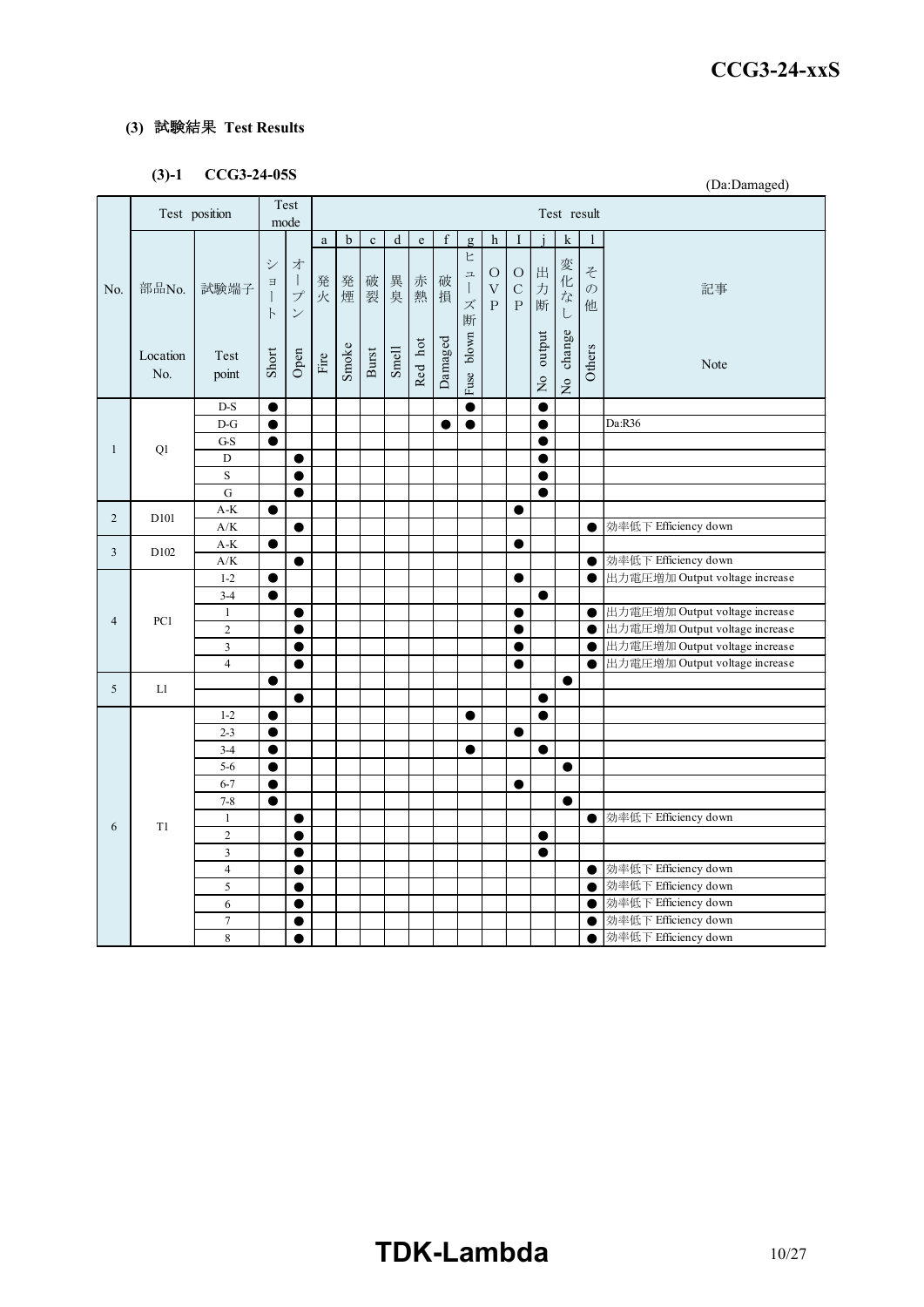#### *RWS 50B-600B Series* **CCG3-24-xxS**

#### **(3)-2 CCG3-24-12S**

(Da:Damaged)

|                |                   | Test position           |                                                          | Test<br>mode                                                                            |                       | Test result |             |           |             |                  |                                                                        |                           |                                          |             |               |                         |                                |
|----------------|-------------------|-------------------------|----------------------------------------------------------|-----------------------------------------------------------------------------------------|-----------------------|-------------|-------------|-----------|-------------|------------------|------------------------------------------------------------------------|---------------------------|------------------------------------------|-------------|---------------|-------------------------|--------------------------------|
|                |                   |                         |                                                          |                                                                                         | $\rm{a}$              | b           | $\mathbf c$ | ${\rm d}$ | $\mathbf e$ | $\boldsymbol{f}$ | g                                                                      | h                         | I                                        |             | $\mathbf k$   | 1                       |                                |
| No.            | 部品No.             | 試験端子                    | $\ddot{\checkmark}$<br>$\Xi$<br>$\mathbf{I}$<br>$\vdash$ | 才<br>$\begin{array}{c} \hline \end{array}$<br>$\mathcal{I}$<br>$\overline{\phantom{a}}$ | 発<br>火                | 発<br>煙      | 破<br>裂      | 異<br>臭    | 赤<br>熱      | 破<br>損           | E<br>$\mathfrak{a}$<br>$\begin{array}{c} \hline \end{array}$<br>ズ<br>断 | O<br>$\bar{V}$<br>$\rm P$ | $\circ$<br>$\mathbf C$<br>$\overline{P}$ | 出<br>力<br>断 | 変化な<br>$\cup$ | そ<br>$\mathcal{O}$<br>他 | 記事                             |
|                | Location<br>No.   | Test<br>point           | Short                                                    | Open                                                                                    | $\operatorname{Fire}$ | Smoke       | Burst       | Smell     | Red hot     | Damaged          | Fuse blown                                                             |                           |                                          | No output   | No change     | Others                  | Note                           |
|                |                   | $D-S$                   | $\bullet$                                                |                                                                                         |                       |             |             |           |             |                  | $\bullet$                                                              |                           |                                          | 0           |               |                         |                                |
|                |                   | $D-G$                   | $\bullet$                                                |                                                                                         |                       |             |             |           |             | $\bullet$        | $\bullet$                                                              |                           |                                          | $\bullet$   |               |                         | Da:R36                         |
| $\mathbf{1}$   | Q1                | G-S                     | $\bullet$                                                |                                                                                         |                       |             |             |           |             |                  |                                                                        |                           |                                          | $\bullet$   |               |                         |                                |
|                |                   | D                       |                                                          | $\bullet$                                                                               |                       |             |             |           |             |                  |                                                                        |                           |                                          | ●           |               |                         |                                |
|                |                   | $\rm S$                 |                                                          | $\bullet$                                                                               |                       |             |             |           |             |                  |                                                                        |                           |                                          | ●           |               |                         |                                |
|                |                   | ${\bf G}$               |                                                          | $\bullet$                                                                               |                       |             |             |           |             |                  |                                                                        |                           |                                          | $\bullet$   |               |                         |                                |
| $\overline{2}$ | D <sub>10</sub> 1 | $A-K$<br>A/K            | ●                                                        | $\bullet$                                                                               |                       |             |             |           |             |                  |                                                                        |                           | ●                                        |             |               |                         | 効率低下 Efficiency down           |
|                |                   | $A-K$                   | $\bullet$                                                |                                                                                         |                       |             |             |           |             |                  |                                                                        |                           | $\bullet$                                |             |               | $\bullet$               |                                |
| 3              | D <sub>102</sub>  | $\rm A/K$               |                                                          | $\bullet$                                                                               |                       |             |             |           |             |                  |                                                                        |                           |                                          |             |               | $\bullet$               | 効率低下 Efficiency down           |
|                |                   | $1 - 2$                 | $\bullet$                                                |                                                                                         |                       |             |             |           |             |                  |                                                                        |                           | $\bullet$                                |             |               | $\bullet$               | 出力電圧増加 Output voltage increase |
|                |                   | $3 - 4$                 | $\bullet$                                                |                                                                                         |                       |             |             |           |             |                  |                                                                        |                           |                                          | $\bullet$   |               |                         |                                |
|                |                   | $\mathbf{1}$            |                                                          | $\bullet$                                                                               |                       |             |             |           |             |                  |                                                                        |                           | $\bullet$                                |             |               | $\bullet$               | 出力電圧増加 Output voltage increase |
| 4              | PC1               | $\overline{2}$          |                                                          | $\bullet$                                                                               |                       |             |             |           |             |                  |                                                                        |                           | e                                        |             |               | $\bullet$               | 出力電圧増加 Output voltage increase |
|                |                   | $\overline{\mathbf{3}}$ |                                                          | $\bullet$                                                                               |                       |             |             |           |             |                  |                                                                        |                           | 0                                        |             |               | $\bullet$               | 出力電圧増加 Output voltage increase |
|                |                   | $\overline{4}$          |                                                          | $\bullet$                                                                               |                       |             |             |           |             |                  |                                                                        |                           | $\bullet$                                |             |               | $\bullet$               | 出力電圧増加 Output voltage increase |
| 5              | L1                |                         | ●                                                        |                                                                                         |                       |             |             |           |             |                  |                                                                        |                           |                                          |             | $\bullet$     |                         |                                |
|                |                   |                         |                                                          | $\bullet$                                                                               |                       |             |             |           |             |                  |                                                                        |                           |                                          |             |               |                         |                                |
|                |                   | $1 - 2$                 | $\bullet$                                                |                                                                                         |                       |             |             |           |             |                  | $\bullet$                                                              |                           |                                          | $\bullet$   |               |                         |                                |
|                |                   | $2 - 3$                 | $\bullet$                                                |                                                                                         |                       |             |             |           |             |                  |                                                                        |                           | $\bullet$                                |             |               |                         |                                |
|                |                   | $3 - 4$                 | $\bullet$                                                |                                                                                         |                       |             |             |           |             |                  | ●                                                                      |                           |                                          |             |               |                         |                                |
|                |                   | $5 - 6$                 | $\bullet$                                                |                                                                                         |                       |             |             |           |             |                  |                                                                        |                           |                                          |             | $\bullet$     |                         |                                |
|                |                   | $6 - 7$<br>$7 - 8$      | $\bullet$<br>●                                           |                                                                                         |                       |             |             |           |             |                  |                                                                        |                           | $\bullet$                                |             | $\bullet$     |                         |                                |
|                |                   | $\mathbf{1}$            |                                                          | $\bullet$                                                                               |                       |             |             |           |             |                  |                                                                        |                           |                                          |             |               |                         | ● 効率低下 Efficiency down         |
| 6              | T1                | $\overline{2}$          |                                                          | $\bullet$                                                                               |                       |             |             |           |             |                  |                                                                        |                           |                                          | $\bullet$   |               |                         |                                |
|                |                   | $\mathfrak z$           |                                                          | $\bullet$                                                                               |                       |             |             |           |             |                  |                                                                        |                           |                                          | ●           |               |                         |                                |
|                |                   | $\overline{4}$          |                                                          | $\bullet$                                                                               |                       |             |             |           |             |                  |                                                                        |                           |                                          |             |               | $\bullet$               | 効率低下 Efficiency down           |
|                |                   | 5                       |                                                          | $\bullet$                                                                               |                       |             |             |           |             |                  |                                                                        |                           |                                          |             |               | $\bullet$               | 効率低下 Efficiency down           |
|                |                   | 6                       |                                                          | $\bullet$                                                                               |                       |             |             |           |             |                  |                                                                        |                           |                                          |             |               | $\bullet$               | 効率低下 Efficiency down           |
|                |                   | $\overline{7}$          |                                                          | $\bullet$                                                                               |                       |             |             |           |             |                  |                                                                        |                           |                                          |             |               | $\bullet$               | 効率低下 Efficiency down           |
|                |                   | 8                       |                                                          | $\bullet$                                                                               |                       |             |             |           |             |                  |                                                                        |                           |                                          |             |               | $\bullet$               | 効率低下 Efficiency down           |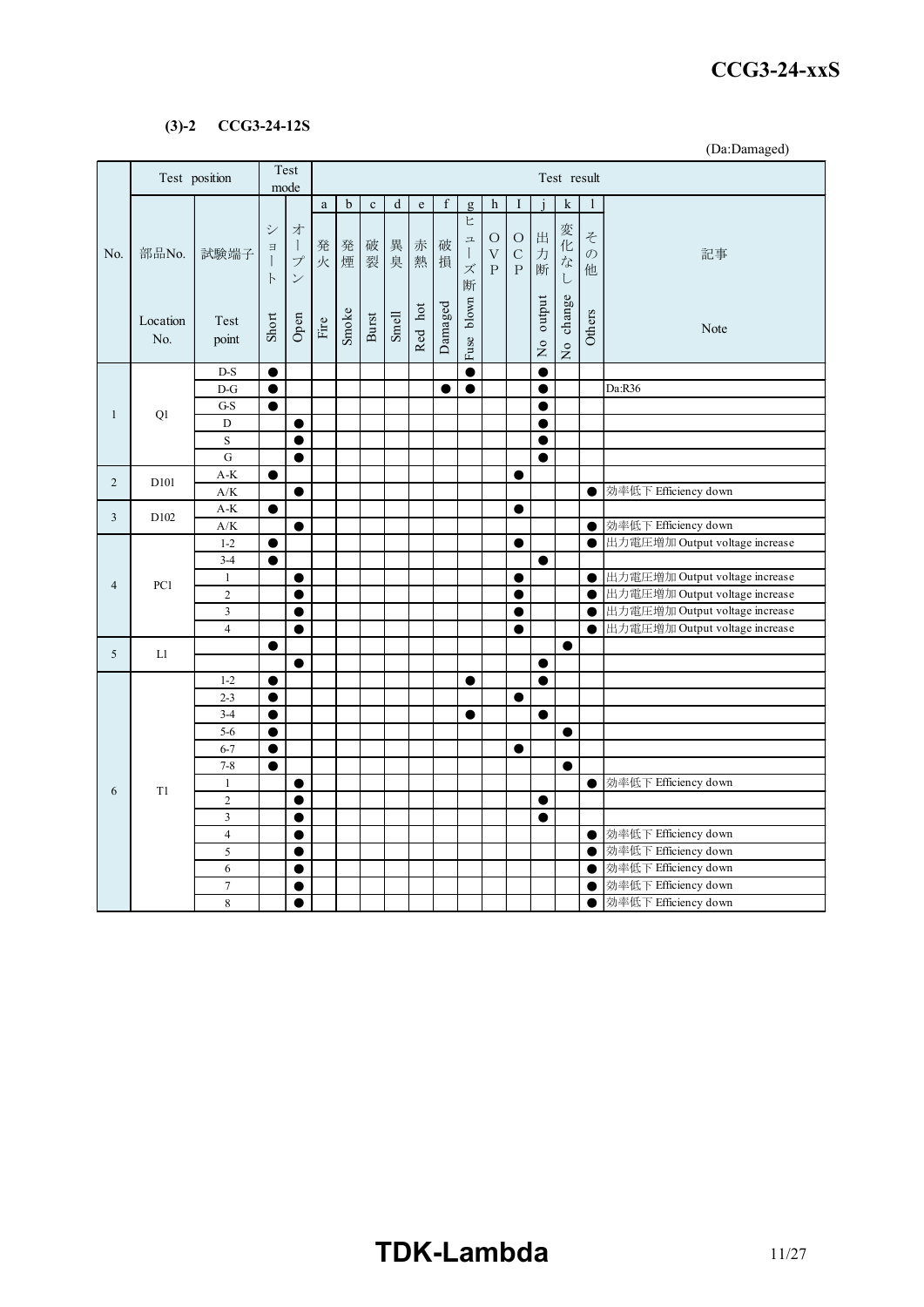#### **5.** 振動試験 **Vibration Test**

**MODEL : CCG3-24-05S**

#### **(1)** 振動試験種類 **Vibration Test Class**

・ 掃引振動数耐久試験 Frequency Variable Endurance Test

#### **(2)** 使用装置 **Equipment Used**

・ 振動試験機 : EM2201 (IMV) Vibrator

#### **(3)** 供試品台数 **The Number of D.U.T. (Device Under Test)**

- CCG3-24-05SF :  $1 \oplus (1$ unit)
- $CCG3-24-05SR$  :  $1 \triangleq$  (1unit)
	- モデル名末尾のアルファベットは端子形状を表します。(F:DIPタイプ、R:SMDタイプ)

The alphabet at the end of the model name shows the terminal shape. (F:DIP type, R:SMD type)

#### **(4)** 試験条件 **Test Conditions**

| ・周波数範囲          | : $10 - 55$ Hz        | ・振動方向                      | X, Y, Z           |          |
|-----------------|-----------------------|----------------------------|-------------------|----------|
| Sweep Frequency |                       | <b>Vibration Direction</b> |                   |          |
| · 掃引時間          | : 1.0分間               | ・振幅                        | : 1.65mm $(-\pm)$ |          |
| Sweep Time      | $1.0$ min             | Amplitude                  |                   | (const.) |
| · 試験時間          | : 各方向共 1時間            |                            |                   |          |
| Test Time       | 1 hour each direction |                            |                   |          |

#### **(5)** 試験方法 **Test Method**

供試品を基板に取付け、それを取付台に固定する。

Fix the D.U.T. on the circuit board and fit it on the Fitting-Stage.

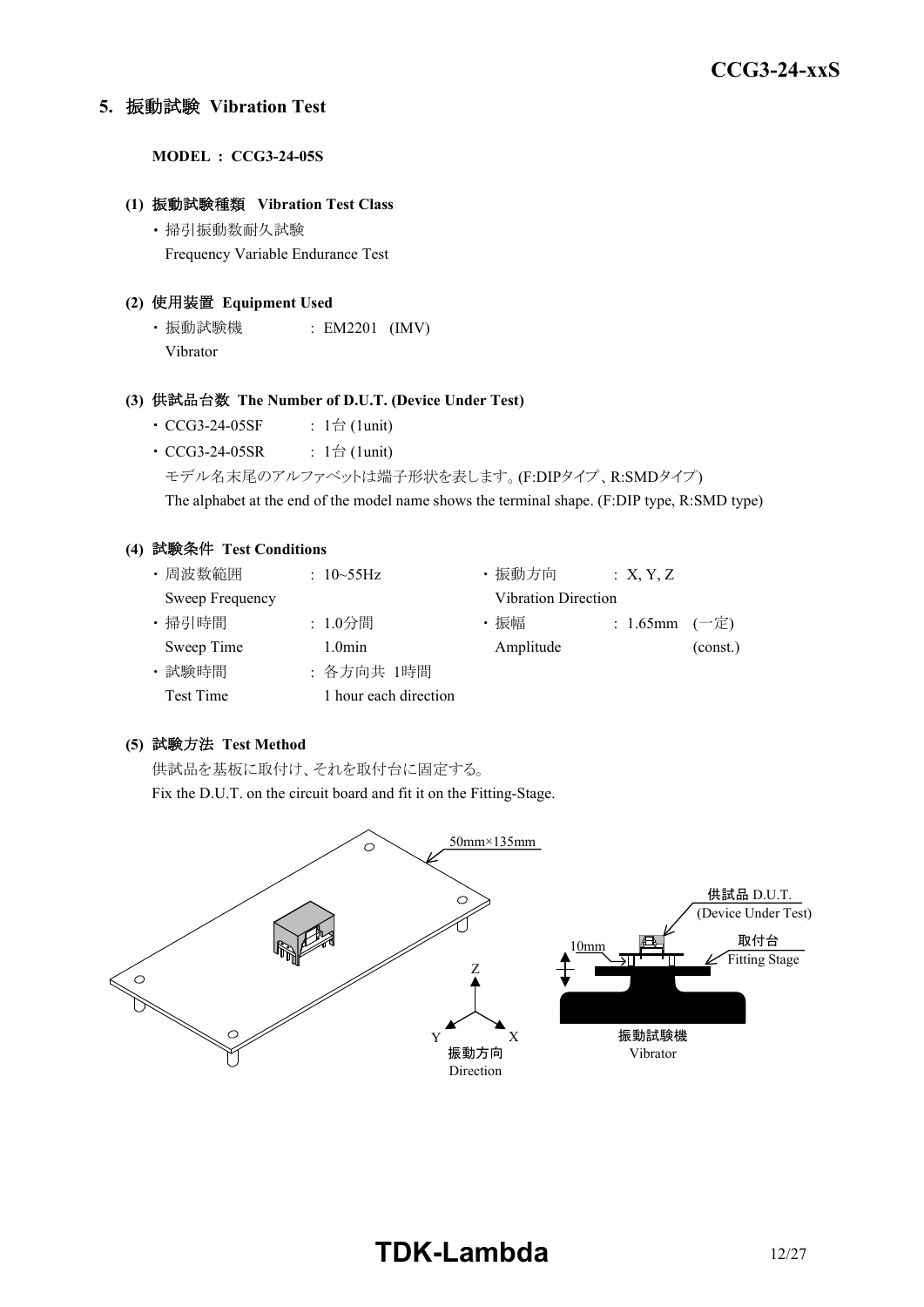#### **(6)** 試験結果 **Test Results**

合格 **OK**

- ・ 試験条件 Test Conditions
	- Input Voltage **Output Current**
	- ・ 周囲温度 : 25ºC Ambient Temperature
	- 入力電圧 : 24VDC 出力電流 : CCG3-24-05S 0.6A (100%)

#### (6)-1 CCG3-24-05SF

| 測定確認項目<br>Check Item                           |               | 試験前<br><b>Before Test</b> | 試験後<br>After Test |
|------------------------------------------------|---------------|---------------------------|-------------------|
| 出力電圧<br>Output Voltage                         | V             | 4.989                     | 4.989             |
| 効率<br>Efficiency                               | $\frac{0}{0}$ | 82.47                     | 82.45             |
| 出力リップルノイズ電圧<br>Output Ripple and Noise Voltage | $mVp-p$       | 36.4                      | 37.3              |
| 入力変動<br>Line Regulation                        | mV            | 0.1                       | 0.1               |
| 負荷変動<br>Load Regulation                        | mV            | 0.7                       | 0.7               |
| 耐電圧<br>Withstand Voltage                       |               | 異常無し<br><b>OK</b>         | 異常無し<br>OK.       |
| 外観<br>Appearance                               |               | 異常無し<br><b>OK</b>         | 異常無し<br>OK        |

#### (6)-2 CCG3-24-05SR

| 測定確認項目<br>Check Item                           |               | 試験前<br><b>Before Test</b> | 試験後<br>After Test |
|------------------------------------------------|---------------|---------------------------|-------------------|
| 出力電圧<br>Output Voltage                         | V             | 4.958                     | 4.949             |
| 効率<br>Efficiency                               | $\frac{0}{0}$ | 82.10                     | 81.96             |
| 出力リップルノイズ電圧<br>Output Ripple and Noise Voltage | $mVp-p$       | 38.1                      | 38.8              |
| 入力変動<br>Line Regulation                        | mV            | 0.3                       | 0.6               |
| 負荷変動<br>Load Regulation                        | mV            | 1.2                       | 1.4               |
| 耐電圧<br>Withstand Voltage                       |               | 異常無し<br>OK.               | 異常無し<br>OK.       |
| 外観<br>Appearance                               |               | 異常無し<br><b>OK</b>         | 異常無し<br>OK.       |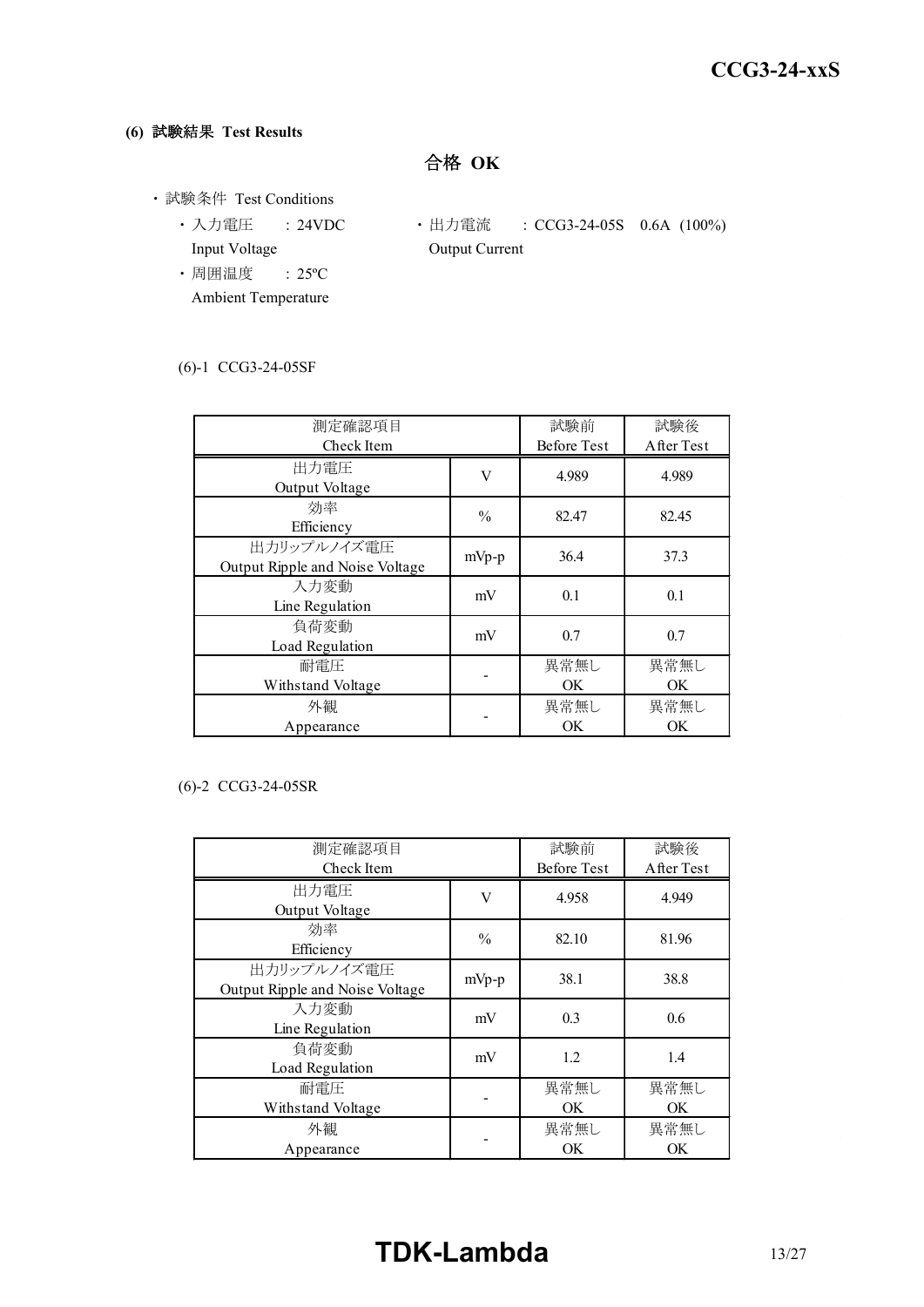#### **6.** 衝撃試験 **Shock Test**

**MODEL : CCG3-24-05S**

#### **(1)** 使用装置 **Equipment Used**

・ 振動試験機 : EM2201 (IMV) Vibrator

#### **(2)** 供試品台数 **The Number of D.U.T. (Device Under Test)**

- CCG3-24-05SF :  $1 \oplus (1$ unit)
- $CCG3-24-05SR$  :  $1 \oplus (1unit)$

モデル名末尾のアルファベットは端子形状を表します。(F:DIPタイプ、R:SMDタイプ) The alphabet at the end of the model name shows the terminal shape. (F:DIP type, R:SMD type)

#### **(3)** 試験条件 **Test Conditions**

| ・パルス波形          | : 正弦半波                               | ・加速度         | : 490.3 m/s <sup>2</sup>         |
|-----------------|--------------------------------------|--------------|----------------------------------|
| Pulse Waveform  | Half Sine Waveform                   | Acceleration |                                  |
| ・衝撃方向           | : X, Y, Z                            | · 試験時間       | : $1 \text{lms} \pm 5 \text{ms}$ |
| Direction       |                                      | Test Time    |                                  |
| ・衝撃回数           | : +、-方向に各3回                          |              |                                  |
| Number of Times | 3 times each for $+$ , $-$ direction |              |                                  |

#### **(4)** 試験方法 **Test Method**

供試品を基板に取り付け、それを取り付け台に固定する。 Fix the D.U.T. on the circuit board and fit it on the Fitting Stage.

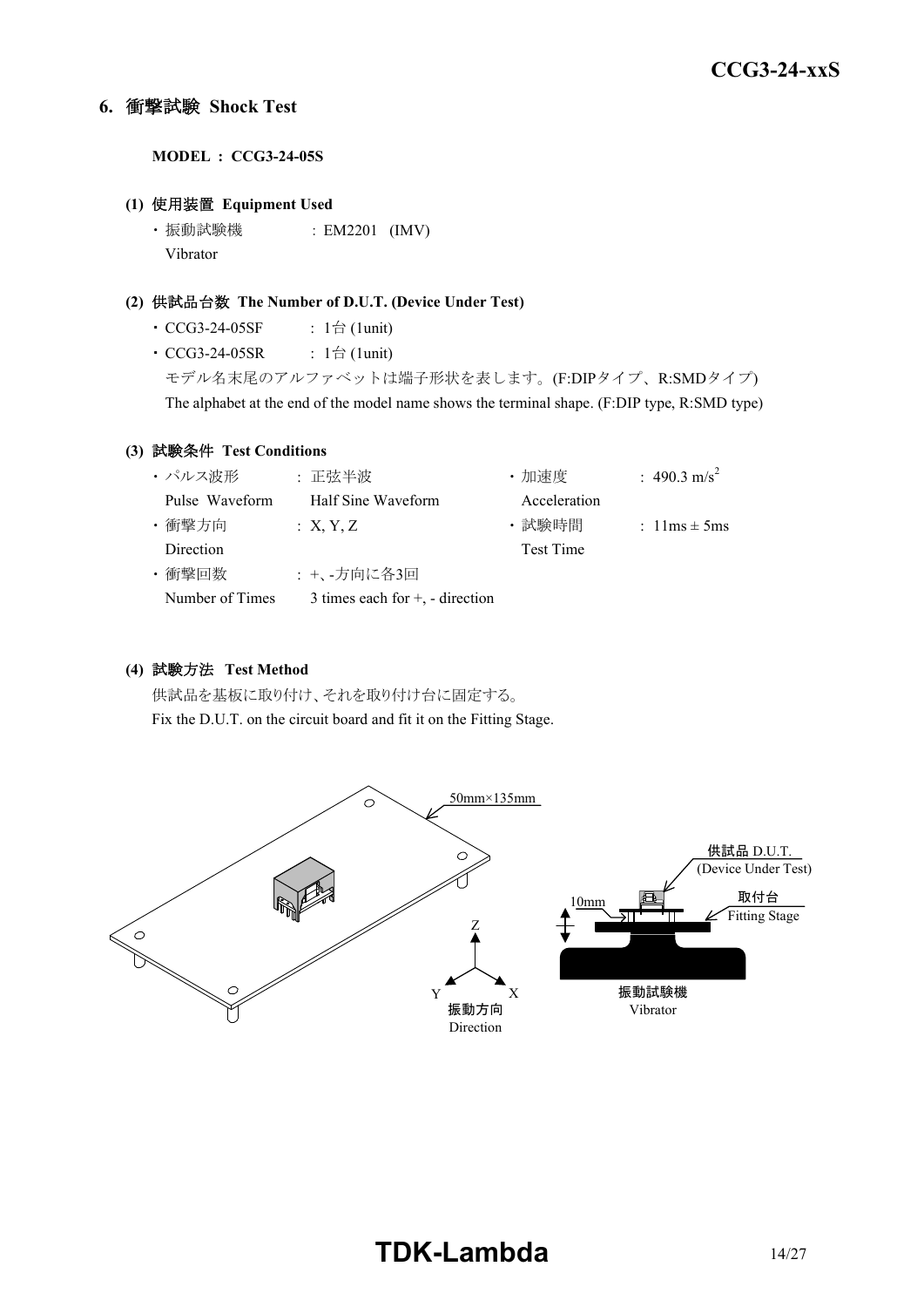### **(5)** 試験結果 **Test Results**

合格 **OK**

- ・ 試験条件 Test Conditions
	- Input Voltage **Output Current**
	- ・ 周囲温度 : 25ºC Ambient Temperature
	- 入力電圧 : 24VDC 出力電流 : CCG3-24-05S 0.6A (100%)

#### (5)-1 CCG3-24-05SF

| 測定確認項目<br>Check Item                           | 試験前<br><b>Before Test</b> | 試験後<br>After Test |             |
|------------------------------------------------|---------------------------|-------------------|-------------|
| 出力電圧<br>Output Voltage                         | V                         | 4.989             | 4.989       |
| 効率<br>Efficiency                               | $\frac{0}{0}$             | 82.47             | 82.45       |
| 出力リップルノイズ電圧<br>Output Ripple and Noise Voltage | $mVp-p$                   | 36.4              | 37.3        |
| 入力変動<br>Line Regulation                        | mV                        | 0.1               | 0.1         |
| 負荷変動<br>Load Regulation                        | mV                        | 0.7               | 0.7         |
| 耐電圧<br>Withstand Voltage                       |                           | 異常無し<br><b>OK</b> | 異常無し<br>OK. |
| 外観<br>Appearance                               |                           | 異常無し<br><b>OK</b> | 異常無し<br>OK  |

#### (5)-2 CCG3-24-05SR

| 測定確認項目<br>Check Item                           |               | 試験前<br><b>Before Test</b> | 試験後<br>After Test |
|------------------------------------------------|---------------|---------------------------|-------------------|
| 出力電圧<br>Output Voltage                         | V             | 4.958                     | 4.949             |
| 効率<br>Efficiency                               | $\frac{0}{0}$ | 82.10                     | 81.96             |
| 出力リップルノイズ電圧<br>Output Ripple and Noise Voltage | $mVp-p$       | 38.1                      | 38.8              |
| 入力変動<br>Line Regulation                        | mV            | 0.3                       | 0.6               |
| 負荷変動<br>Load Regulation                        | mV            | 1.2                       | 1.4               |
| 耐電圧<br>Withstand Voltage                       |               | 異常無し<br>OK.               | 異常無し<br>OK.       |
| 外観<br>Appearance                               |               | 異常無し<br><b>OK</b>         | 異常無し<br>OK.       |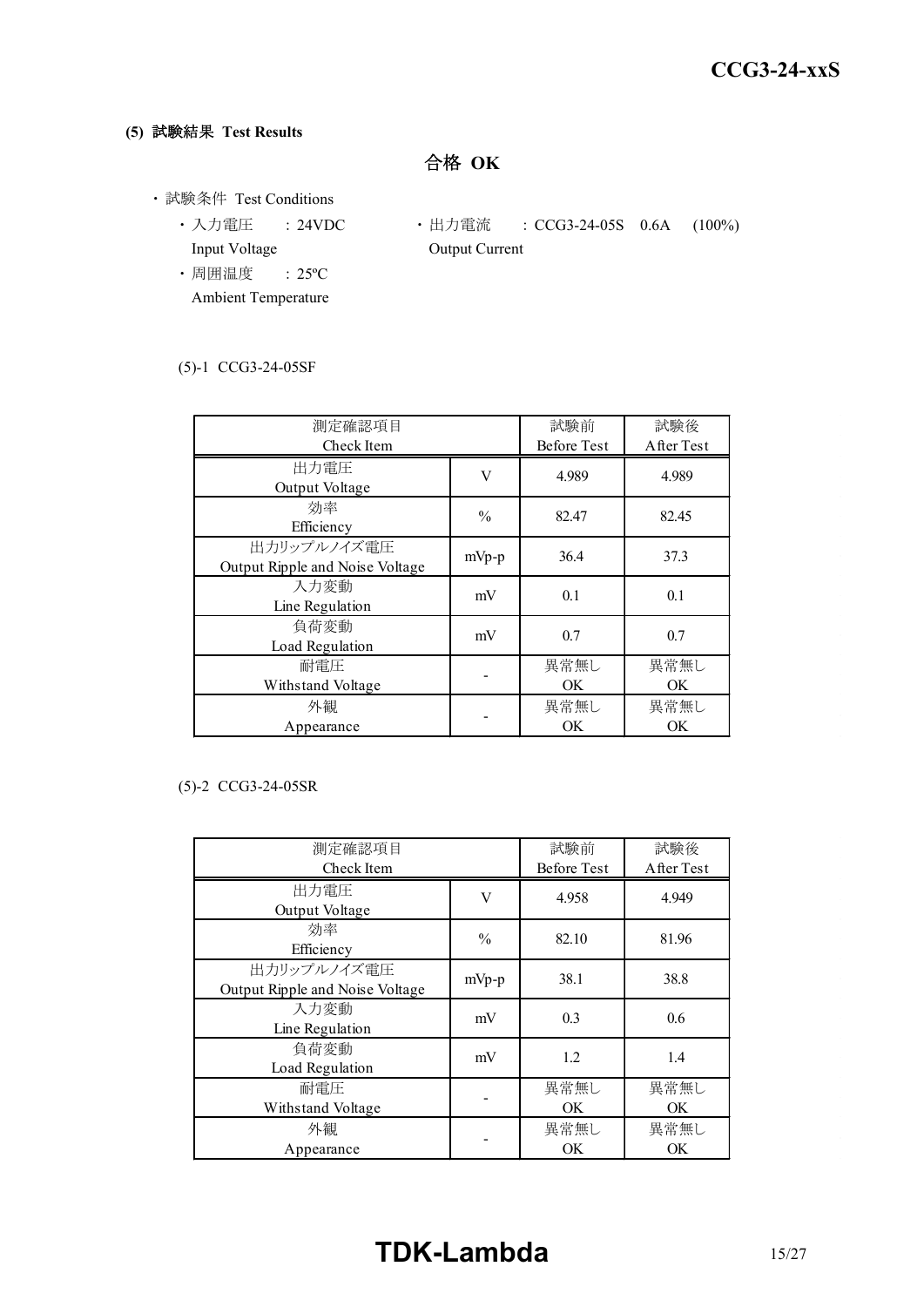#### **7.** ノイズシミュレート試験 **Noise Simulate Test**

**MODEL : CCG3-24-03S, CCG3-24-15S**

| (1) 使用装置 Equipment Used                             |                              |         |                     |                    |                              |
|-----------------------------------------------------|------------------------------|---------|---------------------|--------------------|------------------------------|
| ・ ノイズシミュレーター ___: INS-AX2-450TH                     |                              |         |                     | (Noise Laboratory) |                              |
| Noise Simulator                                     |                              |         |                     |                    |                              |
| · カップリングクランプ : CA-805B                              |                              |         |                     | (Noise Laboratory) |                              |
| Coupling Clamp                                      |                              |         |                     |                    |                              |
| (2) 供試電源台数 The number of D.U.T. (Device Under Test) |                              |         |                     |                    |                              |
| $\cdot$ CCG3-24-03S                                 | : $1 \oplus (1 \text{unit})$ |         | $\cdot$ CCG3-24-15S |                    | : $1 \oplus (1 \text{unit})$ |
| (3) 試験条件 Test Conditions                            |                              |         |                     |                    |                              |
| ・入力電圧                                               | : 24VDC                      |         |                     |                    |                              |
| Input Voltage                                       |                              |         |                     |                    |                              |
| ・出力電圧                                               | : 定格                         |         |                     |                    |                              |
| Output Voltage                                      | Rated                        |         |                     |                    |                              |
| ・出力電流                                               | $\cdot$ CCG3-24-03S          |         | 0A,0.8A             | $(0\%, 100\%)$     |                              |
| Output Current                                      | CCG3-24-15S                  |         | 0A,0.2A             | $(0\%, 100\%)$     |                              |
| ・極性                                                 | $: +$ , $-$                  |         |                     |                    |                              |
| Polarity                                            |                              |         |                     |                    |                              |
| ・ノイズ電圧                                              | : 入力ポート                      | 2kV     |                     | 信号ポート              | 0.75kV                       |
| Noise Level                                         | Input Port 2kV,              |         |                     | Signal Port        | 0.75kV                       |
| ・印加モード                                              | : 入力ポート ノーマル、                |         |                     | 信号ポート              | コモン                          |
| Mode                                                | <b>Input Port</b>            | Normal, |                     | Signal Port        | Common                       |
| ・パルス幅                                               | $: 50 \sim 1000$ ns          |         |                     |                    |                              |
| Pulse Width                                         |                              |         |                     |                    |                              |
| ・トリガ選択                                              | : Line                       |         |                     |                    |                              |
| <b>Trigger Select</b>                               |                              |         |                     |                    |                              |
| ·周囲温度                                               | $: 25^{\circ}C$              |         |                     |                    |                              |
| <b>Ambient Temperature</b>                          |                              |         |                     |                    |                              |

#### **(4)** 判定条件 **Acceptable Conditions**

1.試験中、5%を超える出力電圧の変動のない事

The regulation of output voltage must not exceed 5% of initial value during test.

2.試験後の出力電圧は初期値から変動していない事

The output voltage must be within the regulation of specification after the test.

3.発煙・発火のない事

Smoke and fire are not allowed.

#### **(5)** 試験回路 **Test Circuit**

A. 入力ポート(+Vin、-Vin)に規定のインパルス・ノイズをノーマルモードで印加する Apply the specified Impulse Noise to the Input Ports(+Vin, -Vin) with Normal Mode.



**TDK-Lambda** 16/27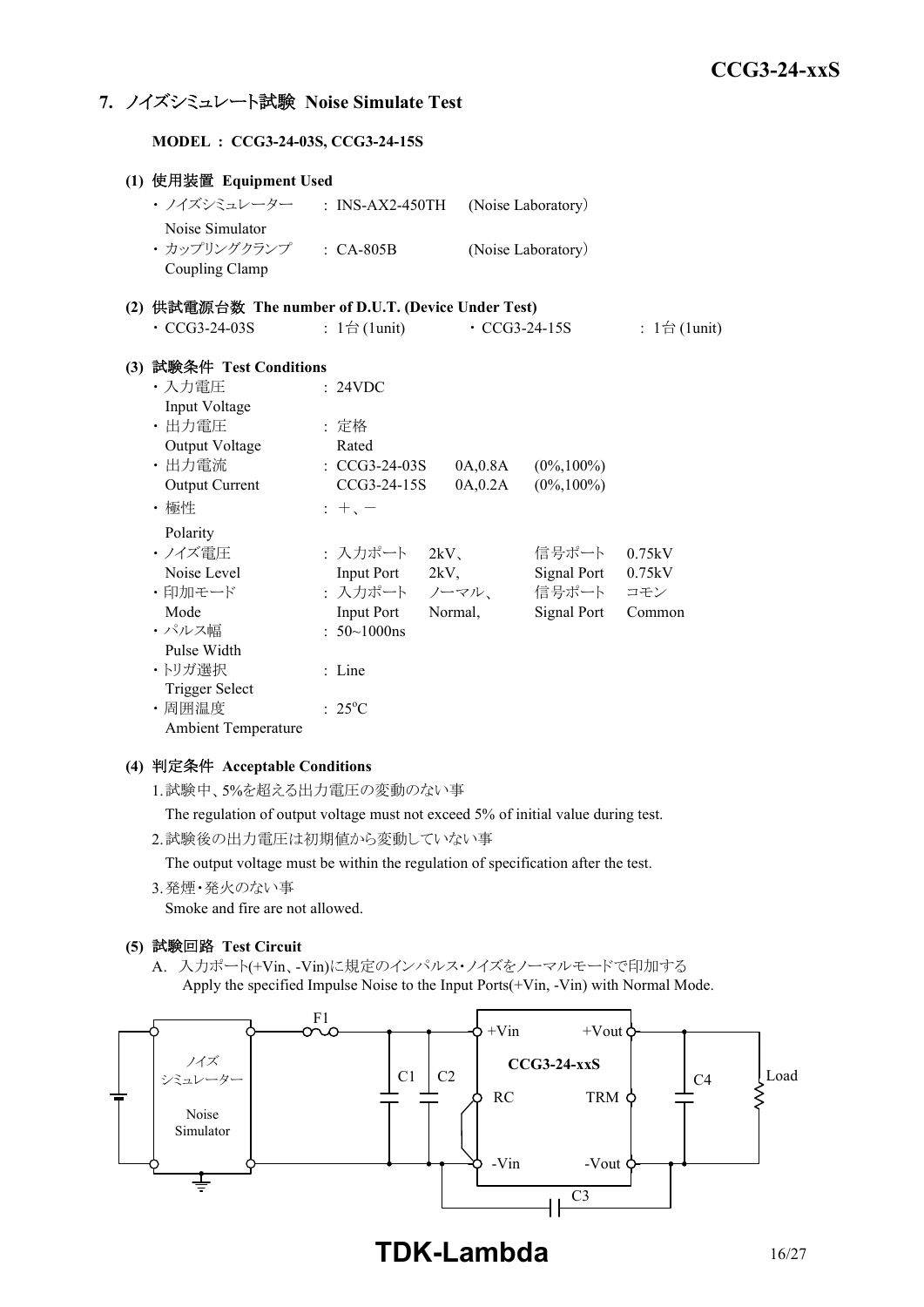*INSTRUCTION MANUAL* B. 信号ポート(RC、-Vin、TRM、+Vout、-Vout)に規定のインパルス・ノイズをコモンモードで印加する Apply the specified Impulse Noise to the Signal Ports(RC,-Vin,TRM,+Vout,-Vout) with Common Mode.



- ・ セラミックコンデンサ (C1, C2) : 50V 10μF (C3216X7R1H106K, TDK) Ceramic Cap. ・ セラミックコンデンサ (C3) : 2kV 1000pF (C4520X7R3D102K, TDK) Ceramic Cap. ・ セラミックコンデンサ (C4) : 25V 10μF (C3216X7R1E106K, TDK) Ceramic Cap  $\cdot$  ヒューズ (F1) : 1.6A (DC86V11CT 1.6A, SOC) Fuse
- **(6)** 試験結果 **Test Results**

合格 **OK**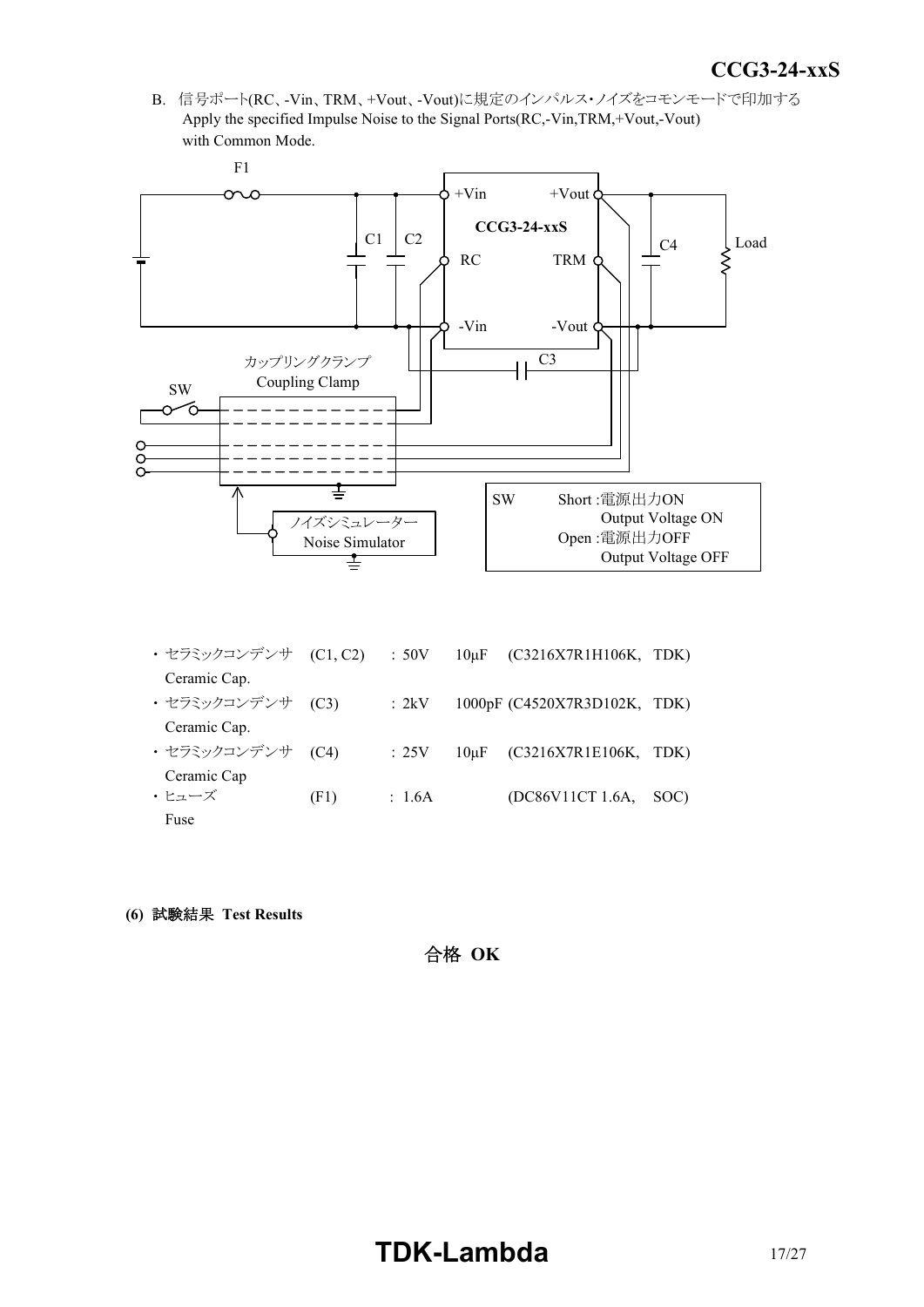#### **8.** はんだ耐熱性試験 **Resistance to Soldering Heat Test**

#### **MODEL : CCG3-24-05S**

**(1) DIP Type**

#### **(1)-1** 使用装置 **Equipment Used**

・ 自動はんだ付け装置 : TLC-350XIV (SEITEC) Automatic Dip Soldering Machine

#### **(1)-2** 供試品台数 **The Number of D.U.T. (Device Under Test)**

•  $CCG3-24-05SF$  :  $1$ 台 (1unit)

#### **(1)-3** 試験条件 **Test Conditions**

| ・溶融はんだ温度                  | $\div$ 260°C $\overline{\phantom{a}}$ | ・予備加熱温度                 | $\div 120^{\circ}$ C |
|---------------------------|---------------------------------------|-------------------------|----------------------|
| Dip Soldering Temperature |                                       | Pre-heating Temperature |                      |
| ・浸漬保持時間                   | :12 秒間                                | ・予備加熱時間                 | :60 秒間               |
| Dip time                  | 12 seconds                            | Pre-heating Time        | 60 seconds           |

#### **(1)-4** 試験方法 **Test Method**

初期測定の後、供試品を基板にのせ、自動はんだ付装置でフラックス浸漬、予備加熱 、はんだ付けを 行う。常温常湿下に1時間放置し、出力に異常がないことを確認する。

After the initial characteristics measurement. Then fix the D.U.T. on a circuit board, transfer to flux-dipping, preheat and solder in the automatic dip soldering machine. Leave it for 1 hour at the room temperature, then check if there is no abnormal output.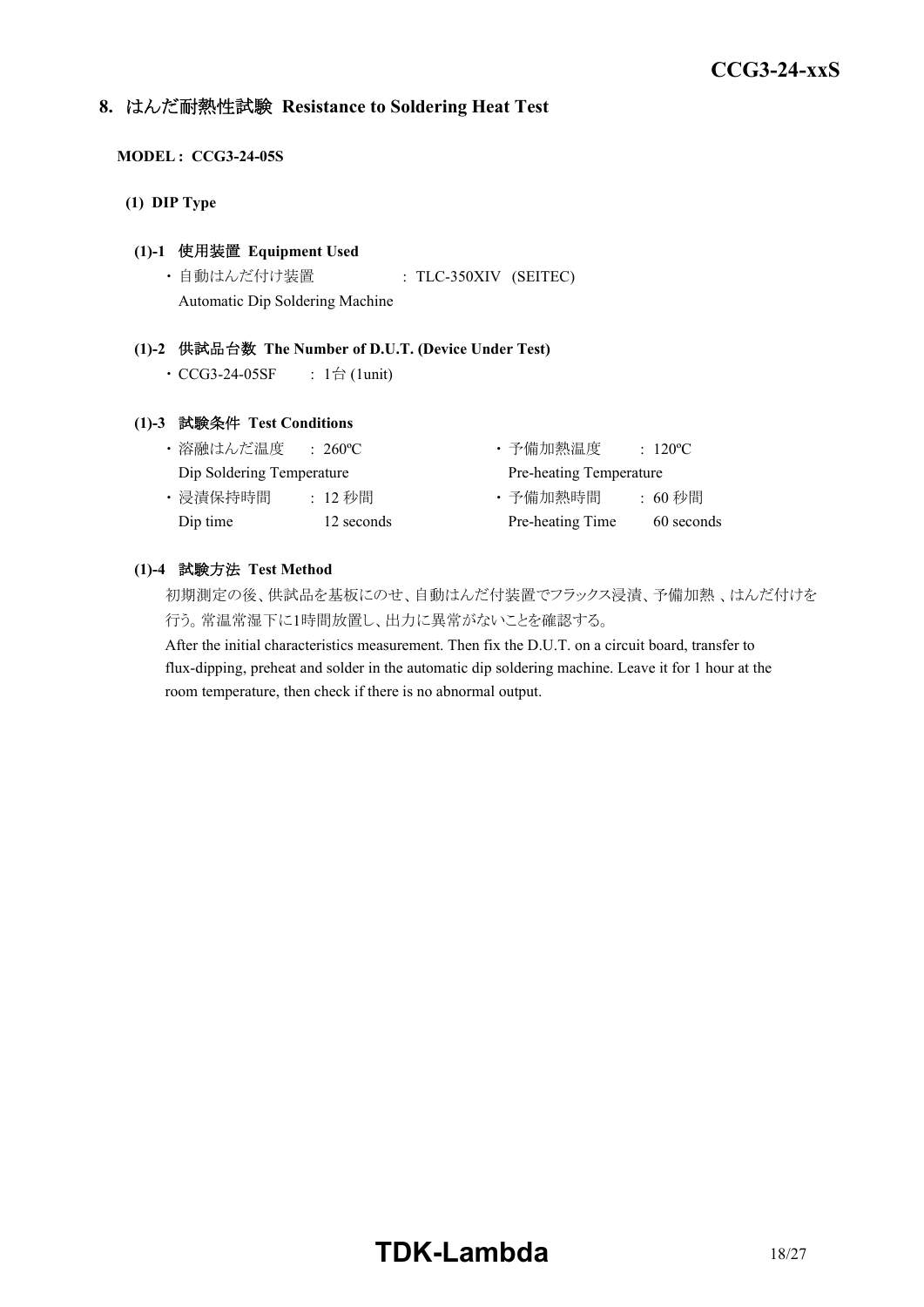#### **(1)-5** 試験結果 **Test Results**

合格 **OK**

- ・ 試験条件 Test Conditions
	- 入力電圧 : 24VDC 出力電流 : CCG3-24-05SF 0.6A (100%) 周囲温度 : 25℃ Input Voltage Output Current Ambient Temperature

| 測定確認項目<br>Check Item                           |               | 試験前<br><b>Before Test</b> | 試験後<br>After Test |
|------------------------------------------------|---------------|---------------------------|-------------------|
| 出力電圧<br>Output Voltage                         | V             | 5.004                     | 4.989             |
| 効率<br>Efficiency                               | $\frac{0}{0}$ | 82.49                     | 82.47             |
| 出力リップルノイズ電圧<br>Output Ripple and Noise Voltage | mVp-p         | 36.2                      | 36.4              |
| 入力変動<br>Line Regulation                        | mV            | 0.1                       | 0.1               |
| 負荷変動<br>Load Regulation                        | mV            | 0.9                       | 0.7               |
| 耐雷圧<br>Withstand Voltage                       |               | 異常無し<br>OK                | 異常無し<br>OK.       |
| 外観<br>Appearance                               |               | 異常無し<br>OK                | 異常無し<br>OK.       |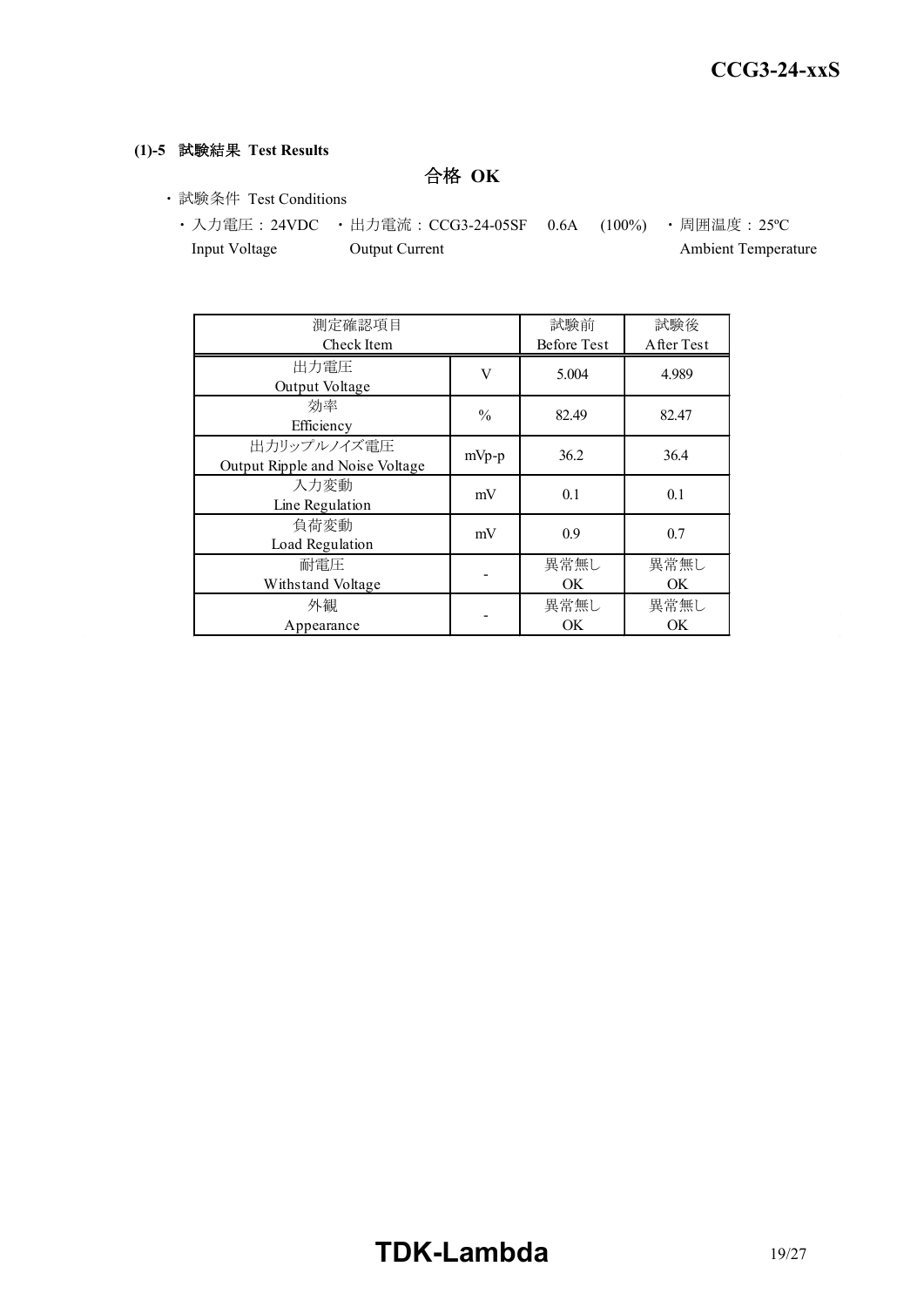#### **(2) SMD Type**

#### **(2)-1** 使用装置 **Equipment Used**

| ・リフロー炉      | : TNV-M508CR-P (タムラ製作所) |          |
|-------------|-------------------------|----------|
| Reflow Oven |                         | (TAMURA) |

#### **(2)-2** 供試品台数 **The Number of D.U.T. (Device Under Test)**

| $\cdot$ CCG3-24-05SR | : 1台 (1unit) |
|----------------------|--------------|
|----------------------|--------------|

#### **(2)-3** 試験条件 **Test Conditions**

| ・最大加熱温度                     | : $250^{\circ}$ C ~ $255^{\circ}$ C |                  |                     |
|-----------------------------|-------------------------------------|------------------|---------------------|
| Maximum-heating Temperature |                                     |                  |                     |
| ・本加熱温度                      | : 230°C 以上                          | ・本加熱時間           | $: 30 \pm 10$ 秒間    |
| <b>Reflow Temperature</b>   | $230^{\circ}$ C over                | Reflow Time      | $30 \pm 10$ seconds |
| ・予備加熱温度                     | : $150^{\circ}$ C ~ $180^{\circ}$ C | ・予備加熱時間          | : 90±30 秒間          |
| Pre-heating Temperature     |                                     | Pre-heating Time | $90 \pm 10$ seconds |

#### **(2)-4** 試験方法 **Test Method**

初期測定の後、供試品をはんだ印刷された基板にのせ、リフロー炉で予備加熱、はんだ付けを行う。 常温常湿下に1時間放置し、出力に異常がないことを確認する。

After the initial characteristics measurement.

Then fix the D.U.T. on a solder pasted circuit board, transfer to pre-heat and solder in the reflow oven. Leave it for 1 hour at the room temperature, then check if there is no abnormal output.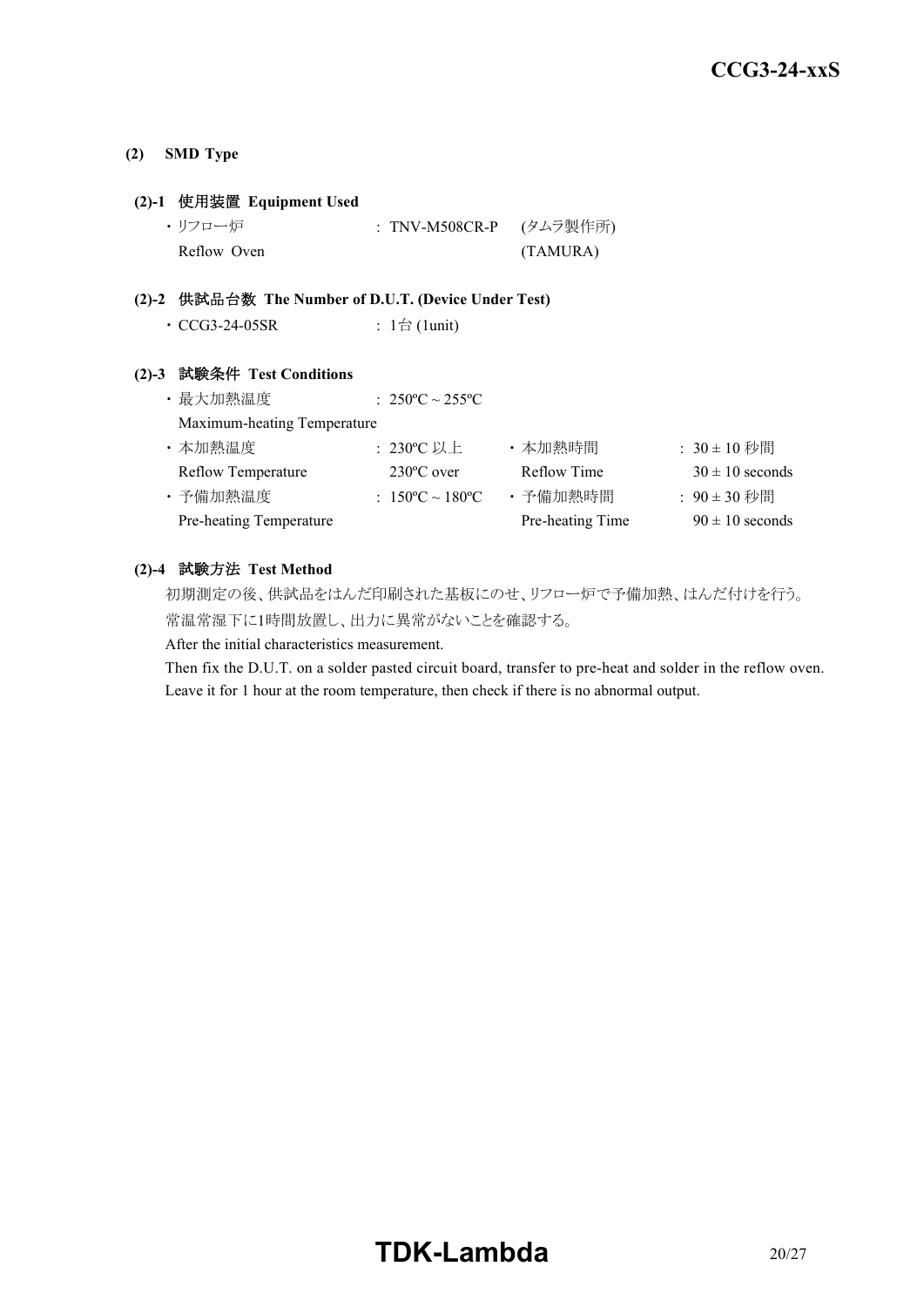#### **(2)-5** 試験結果 **Test Results**

合格 **OK**

- ・ 試験条件 Test Conditions
	- ・ 入力電圧 : 24VDC ・ 出力電流 : CCG3-24-05SR 0.6A (100%) ・ 周囲温度 : 25ºC Input Voltage Output Current Ambient Temperature

| 測定確認項目<br>Check Item                           |               | 試験前<br><b>Before Test</b> | 試験後<br>After Test |
|------------------------------------------------|---------------|---------------------------|-------------------|
| 出力電圧<br>Output Voltage                         | V             | 4.994                     | 4.958             |
| 効率<br>Efficiency                               | $\frac{0}{0}$ | 82.30                     | 82.10             |
| 出力リップルノイズ電圧<br>Output Ripple and Noise Voltage | mVp-p         | 44.8                      | 43.2              |
| 入力変動<br>Line Regulation                        | mV            | 0.2                       | 0.2               |
| 負荷変動<br>Load Regulation                        | mV            | 0.7                       | 1.1               |
| 耐雷圧<br>Withstand Voltage                       |               | 異常無し<br>OK                | 異常無し<br>OK.       |
| 外観<br>Appearance                               |               | 異常無し<br>OK                | 異常無し<br><b>OK</b> |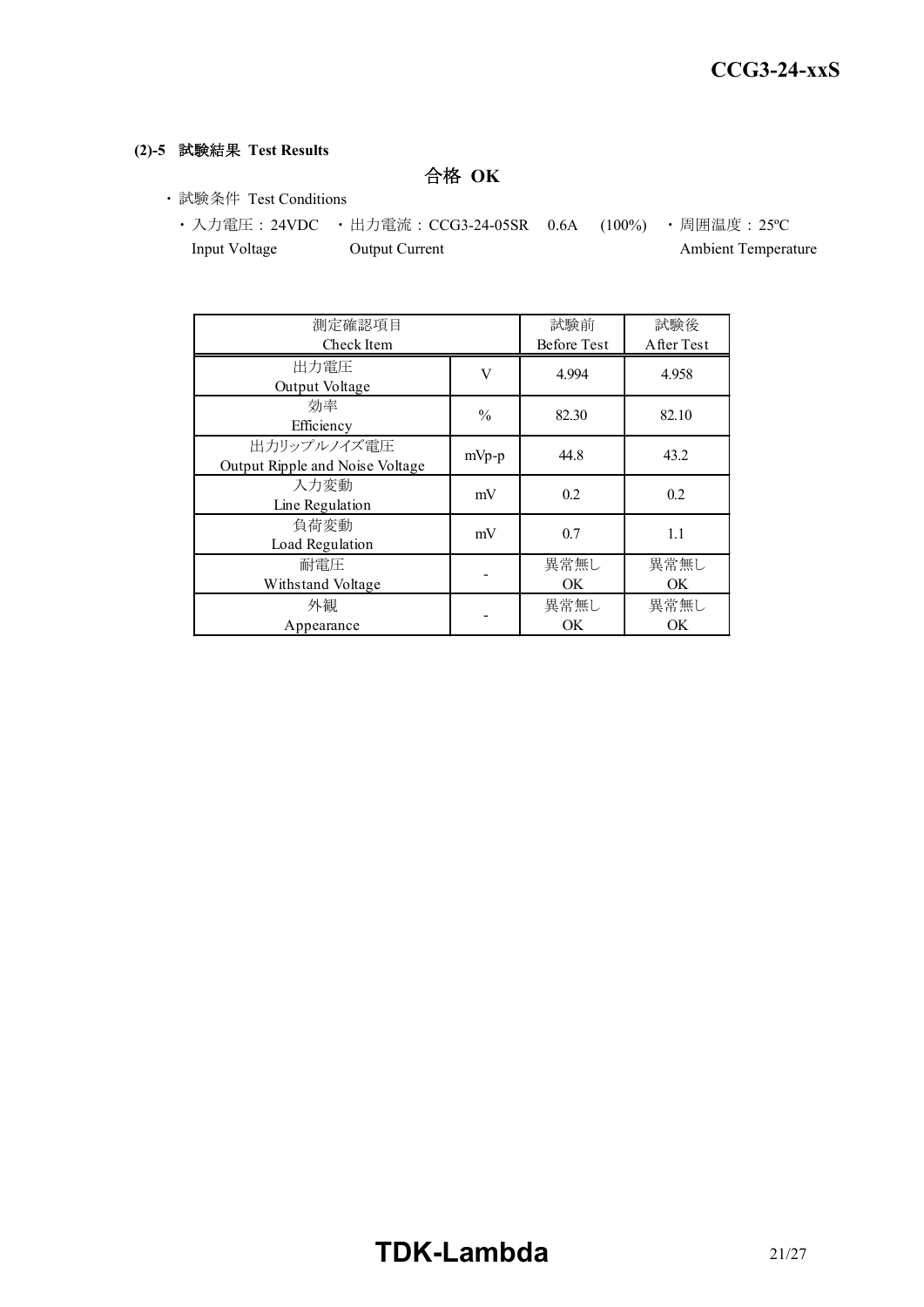#### **9.** 熱衝撃試験 **Thermal Shock Test**

**MODEL : CCG3-24-05S (1)** 使用装置 **Equipment Used** ・ 冷熱衝撃装置 : ES-77LH-R (HITACHI) Thermal Shock Chamber **(2)** 供試品台数 **The Number of D.U.T. (Device Under Test)** • CCG3-24-05S : 15台 (15units) **(3)** 試験条件 **Test Conditions** ・電源周囲温度 : -40℃ ⇔ 125℃ Ambient Temperature ・ 試験時間 : 30min ⇔ 30min Test Time ・ 試験サイクル : 500 サイクル Test Cycle 500 Cycles ・ 非動作 Not Operating 1cycle 30min  $-40^{\circ}$ C  $-$ 125ºC

#### **(4)** 試験方法 **Test Method**

初期測定の後、供試品を試験槽に入れ、上記サイクルで試験を行う。500サイクル後に、供試品を 常温常湿下に1時間放置し、出力に異常がない事を確認する。

30min

After the initial characteristics measurement. Then put the D.U.T. in testing chamber, and test it according to the above cycle. 500 cycles later, leave it for 1 hour at the room temperature, then check if there is no abnormal output.

#### **(5)** 試験結果 **Test Results**

合格 **OK**

- ・ 試験条件 Test Conditions
	- 入力電圧 : 24VDC 出力電流 : CCG3-24-05S 0.6A (100%) 周囲温度 : 25℃ Input Voltage Output Current Ambient Temperature

測定データは次項に示す。 See next page for measuring data.

# **TDK-Lambda** 22/27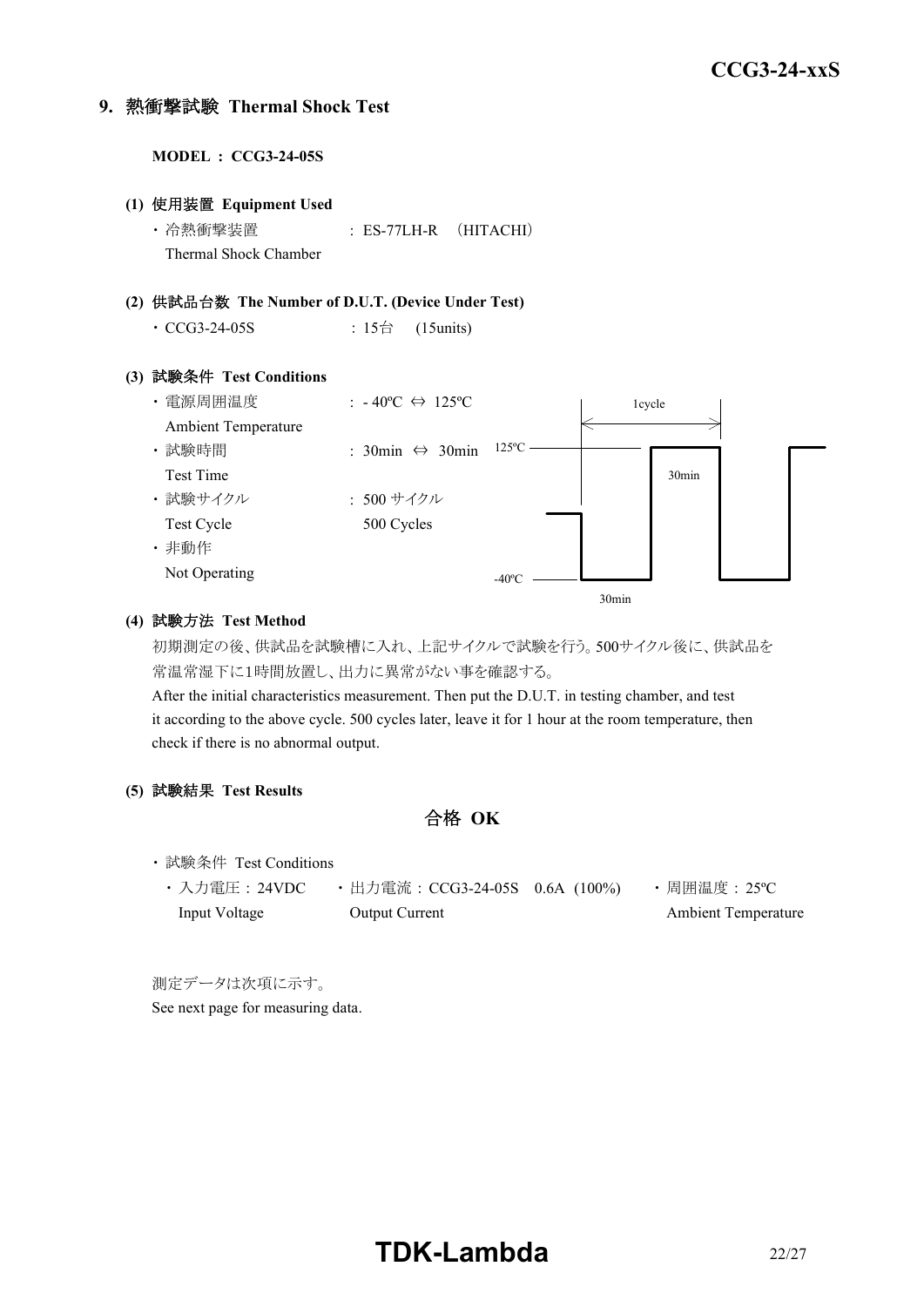

**TDK-Lambda** 23/27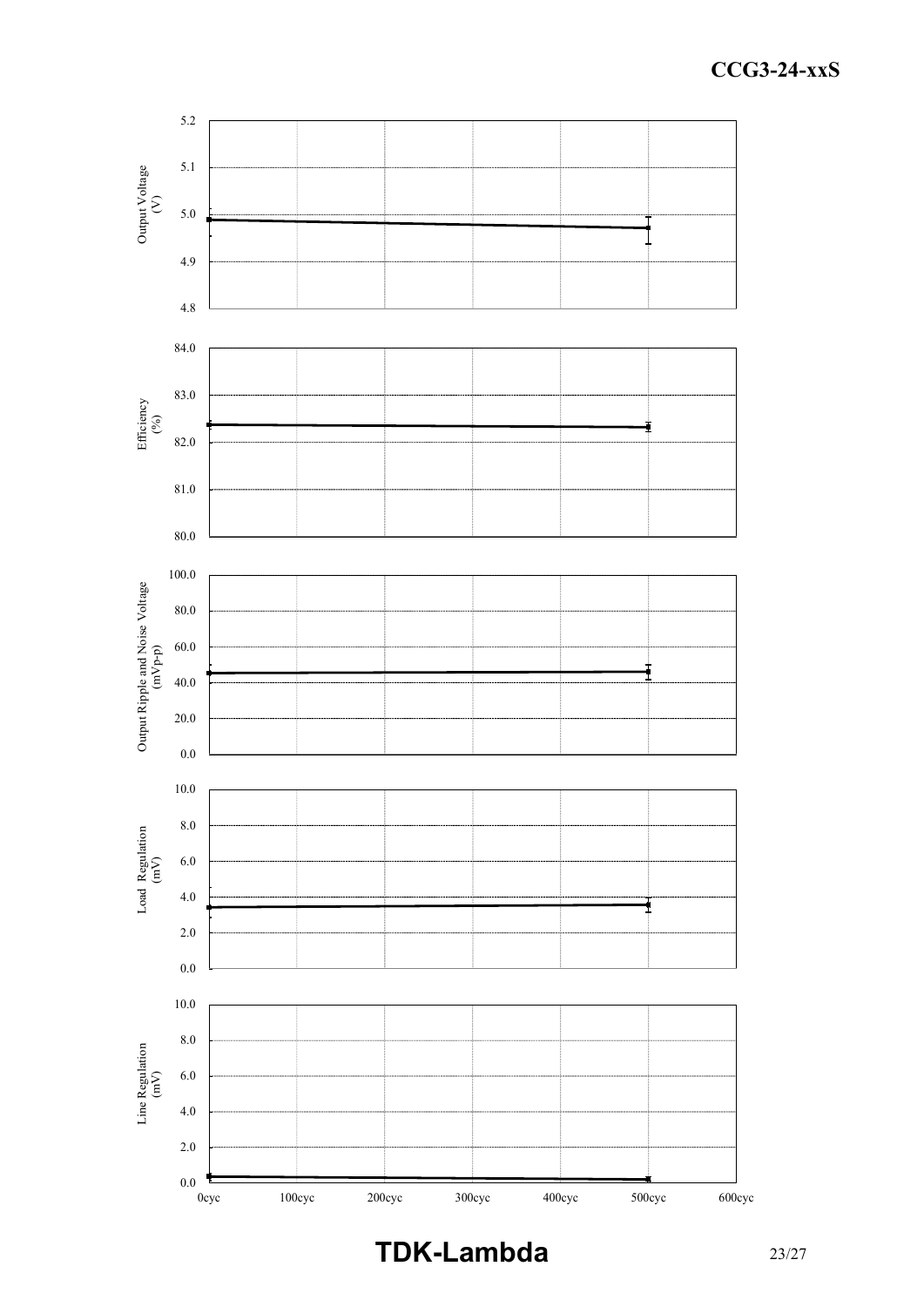#### *INSTRUCTION MANUAL* **10.** 高温加湿通電試験 **High Temperature and High Humidity Bias Test**

**MODEL : CCG3-24-05S**

#### **(1)** 使用装置 **Equipment Used**

・ 恒温恒湿槽 : PR-1KH (ESPEC) TEMP.&HUMID. CHAMBER

#### **(2)** 供試品台数 **The Number of D.U.T. (Device Under Test)**

• CCG3-24-05S : 15台 (15units)

#### **(3)** 試験条件 **Test Conditions**



#### **(4)** 試験方法 **Test Method**

初期測定の後、供試品を試験槽に入れ、槽の温度を室温(25ºC)から周囲温度が規定温度(85ºC) になるまで徐々に上げる。 供試体を規定の条件にて500時間試験を行い、常温常湿下に1時間放置 した後、出力に異常がない事を確認する。

After the initial characteristics measurement. Then put the D.U.T. in testing chamber, and the ambient temperature is gradually increased from 25ºC to 85ºC. Test the D.U.T for 500 hours according to above conditions and leave D.U.T. for 1 hour at the room temperature, then check if there is no abnormal output.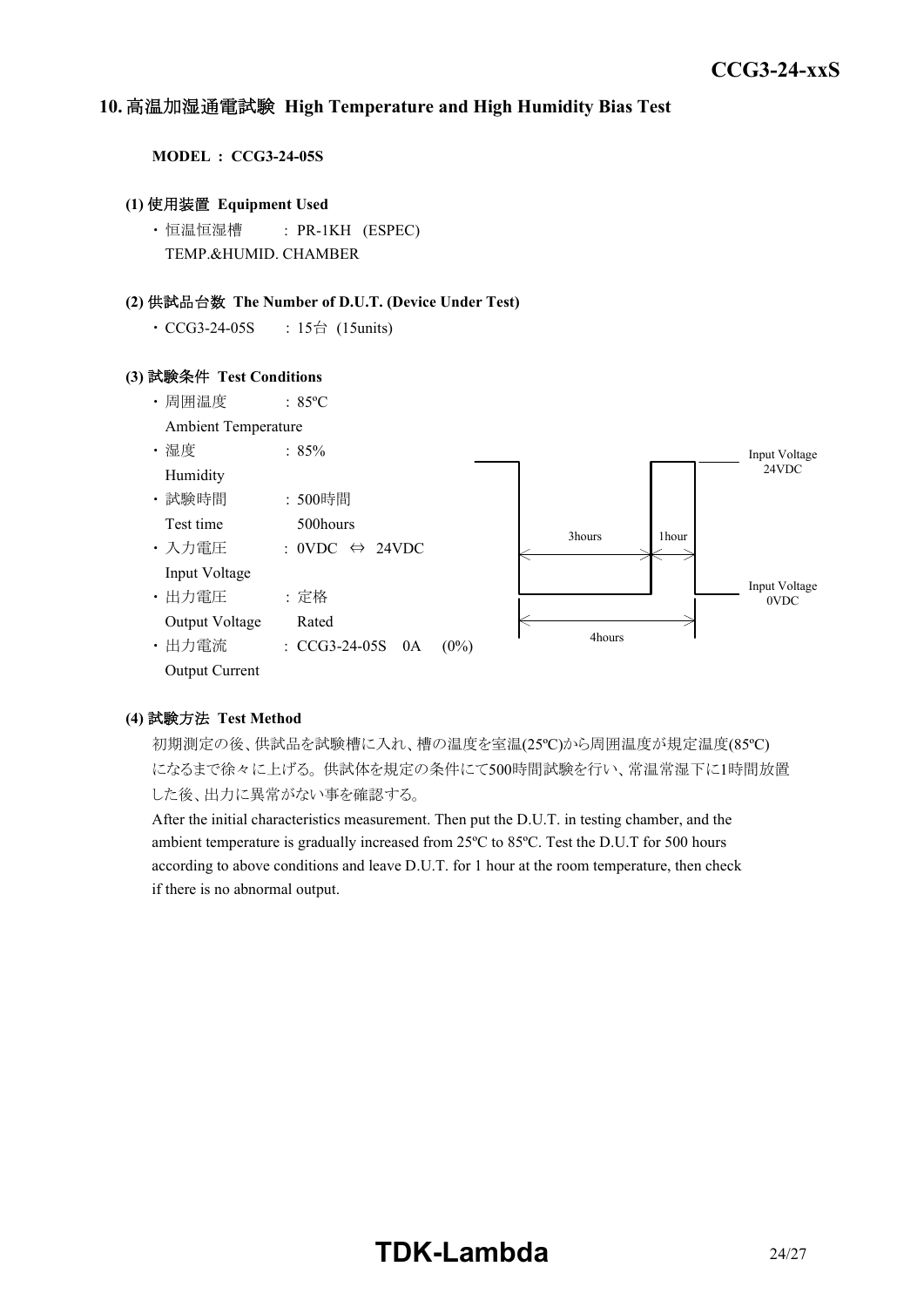#### **(5)** 試験結果 **Test Results**

合格 **OK**

・ 試験条件 Test Conditions

• 入力電圧 : 24VDC • 出力電流 : CCG3-24-05S 0.6A (100%) • 周囲温度 : 25℃ Input Voltage **Output Current Ambient Temperature** Ambient Temperature

| 測定確認項目<br>Check Item                           |               | 試験前<br><b>Before Test</b> | 試験後<br>After Test |
|------------------------------------------------|---------------|---------------------------|-------------------|
| 出力電圧<br>Output Voltage                         | V             | 5.009                     | 5.013             |
| 効率<br>Efficiency                               | $\frac{0}{0}$ | 82.99                     | 82.80             |
| 出力リップルノイズ電圧<br>Output Ripple and Noise Voltage | $mVp-p$       | 47.9                      | 50.0              |
| 入力変動<br>Line Regulation                        | mV            | 0.5                       | 0.6               |
| 負荷変動<br>Load Regulation                        | mV            | 0.5                       | 0.4               |
| 耐電圧<br>Withstand Voltage                       |               | 異常無し<br><b>OK</b>         | 異常無し<br>OK        |
| 外観<br>Appearance                               |               | 異常無し<br><b>OK</b>         | 異常無し<br>OK        |

上記は代表サンプルの測定結果です。他サンプルもほぼ同等の結果です。

The above data is the result of the representative sample.

Other samples have almost the same results.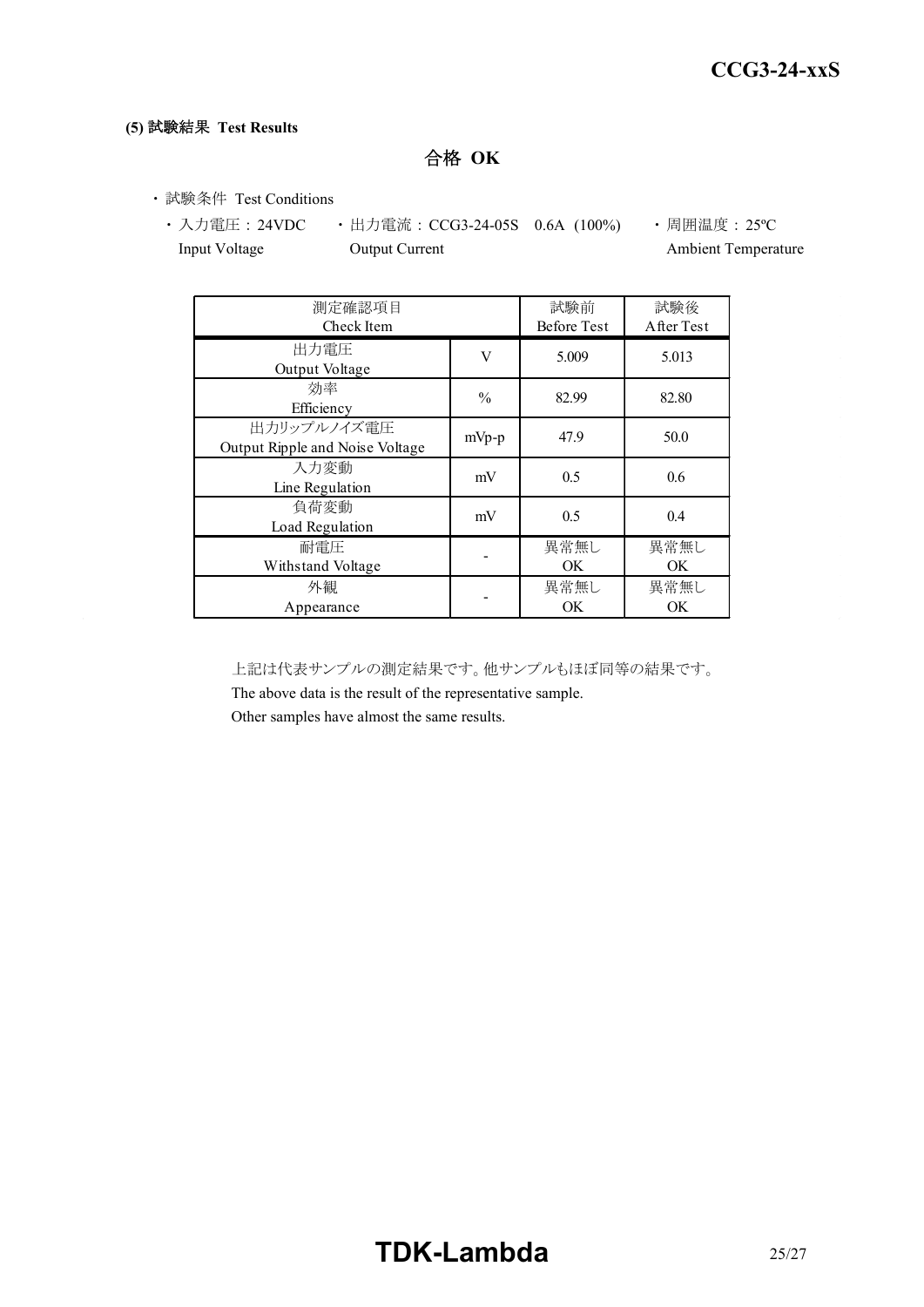#### **11.** 高温連続通電試験 **High Temperature Bias Test**

**MODEL : CCG3-24-05S**

#### **(1)** 使用装置 **Equipment Used**

• 恒温槽 : PH-400 (ESPEC) THERMAL CHAMBER

#### **(2)** 供試品台数 **The Number of D.U.T. (Device Under Test)**

 $\cdot$  CCG3-24-05S : 15台 (15units)

#### **(3)** 試験条件 **Test Conditions**

- ・ 周囲温度 : 85ºC
- Ambient Temperature
- ・ 試験時間 : 2000時間
- Test time 2000 hours
- ・ 入力電圧 : 24VDC Input Voltage

- ・ 出力電圧 : 定格 Output Voltage Rated
- ・ 出力電流 : CCG3-24-05S 0.6A (100%)
- Output Current

#### **(4)** 試験方法 **Test Method**

初期測定の後、供試品を試験槽に入れ、槽の温度を室温(25ºC)から周囲温度が規定温度(85ºC) になるまで徐々に上げる。 供試体を規定の条件にて2000時間試験を行い、常温常湿下に1時間放置 した後、出力に異常がない事を確認する。

After the initial characteristics measurement. Then fix the D.U.T. in testing chamber, and the ambient temperature is gradually increased from 25ºC to 85ºC. Test the D.U.T for 2000 hours according to above conditions and leave D.U.T. for 1 hour at the room temperature, then check if there is no abnormal output.